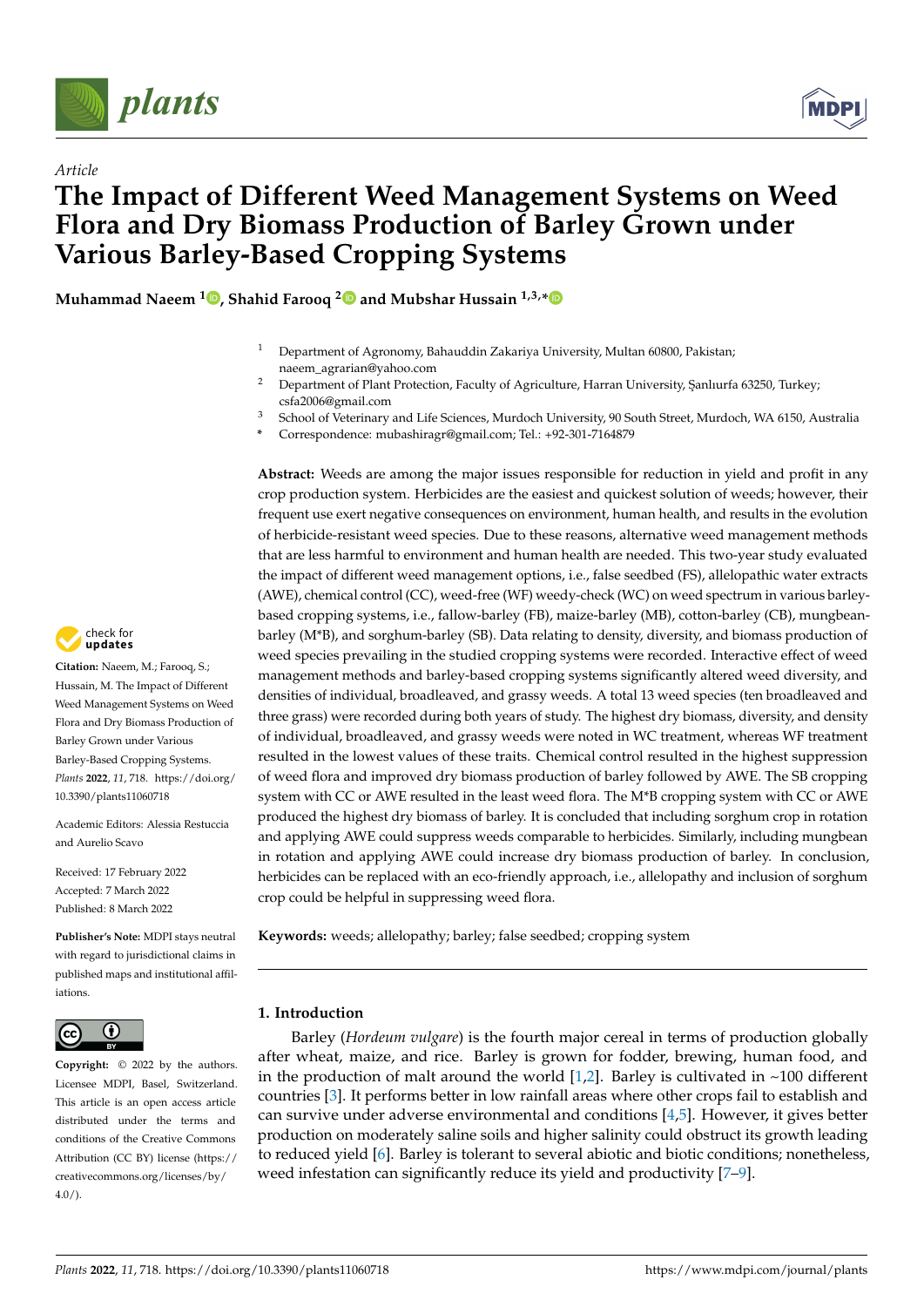Weeds exert negative impacts on quality and quantity of agricultural products; thus, reduce farmers' profits to a significant extent [\[10\]](#page-14-8). Weeds compete with crop plants either through competing for moisture, sunlight, nutrients, and space or through secreting allelochemicals, which adversely impact seed germination and growth of crop plants [\[11](#page-14-9)[–13\]](#page-14-10). Nevertheless, weeds produce significant number of seeds, which are deposited to soil seed bank; thus, laying the foundation for future weed infestation [\[14–](#page-14-11)[16\]](#page-14-12). Therefore, weeds must be controlled to reduce weed seed bank in soil and crop yield losses [\[17,](#page-14-13)[18\]](#page-15-0). Several weed management methods, i.e., cultural, chemical, mechanical, and biological are opted to suppress the growth of weed flora [\[19,](#page-15-1)[20\]](#page-15-2). Labor unavailability and high wages along with unreliable weed control are the main issues faced in manual/cultural weed control [\[21\]](#page-15-3). Mechanical weed control, on the other hand, is expensive because of sophisticated equipment required for each crop [\[22\]](#page-15-4), and involves extra soil disturbance resulting in the disruption of soil structure and reduced soil fertility [\[23\]](#page-15-5). Similarly, frequent use of herbicide in chemical weed control results in the evolution of herbicide-resistant weeds, environmental contamination, and health hazards [\[20](#page-15-2)[,24\]](#page-15-6).

Because of the disadvantages associated with the prevalent weed management methods, alternative weed control methods with low environmental contamination, health hazards, and lesser herbicide resistance are needed [\[24\]](#page-15-6). Adoption of preventive weed control method like false or stale seedbeds provide effective weed control during crop growth with less labor cost [\[25](#page-15-7)[–27\]](#page-15-8). However, the efficacy of such methods is strongly reliant on time available for the preparation of stale seedbeds, method used, and soil and climatic conditions [\[25,](#page-15-7)[26\]](#page-15-9). Recently, plant-based natural products that could serve as alternatives to herbicides have been focused on weed management research globally [\[28\]](#page-15-10). Residues' incorporation of allelopathic crops, and inclusion of such crops in rotation could improve weed control [\[8,](#page-14-14)[11,](#page-14-9)[29\]](#page-15-11). The crops with high allelopathic potential include sunflower, rye, wheat, rice, barley, and sorghum, which have been shown to suppress weed flora in different crops [\[29–](#page-15-11)[31\]](#page-15-12). The allelopathic compounds found in mulberry (tannins steroids and phenols), sunflower (phenolic compounds and terpenes), and sorghum (sorgoleone and phenolics) are responsible for suppression of weed flora [\[13](#page-14-10)[,29,](#page-15-11)[32–](#page-15-13)[34\]](#page-15-14).

Diversifying the crops to be sown on a particular area could suppress weed flora since it has the potential to inhibit weed growth [\[35](#page-15-15)[,36\]](#page-15-16). Selection of similar crops for longer time periods results in the proliferation and establishment of particular weed species, which become established and are difficult to control [\[37\]](#page-15-17). The inclusion of allelopathic crops, i.e., sorghum in rotation could provide significant control over weeds compared to a rotation having no allelopathic crop [\[34\]](#page-15-14). Sorghum releases various allelopathic compounds from its grains, stems, and root hairs; thus, considered as an important candidate for crop rotation to suppress weed flora [\[30,](#page-15-18)[34\]](#page-15-14). Several studies explored the allelopathic potential of sorghum as cover crop, mulch, and aqueous extracts on different weeds and concentration-dependent, selective, and species-specific allelopathic effects have been reported [\[7,](#page-14-6)[8,](#page-14-14)[20,](#page-15-2)[38,](#page-15-19)[39\]](#page-15-20). Therefore, inclusion of sorghum in barley-based cropping system could suppress weed flora.

This two-year field experiment evaluated the effect of different weed control methods on weed infestation and dry matter production of barley in different barley-based cropping systems. It was hypothesized that different weed control methods will differ in weed infestation level, density, and composition of weed flora. It was further hypothesized that barley-based cropping systems including an allelopathic crop would have lower weed infestation compared to those having no allelopathic crop. The results would help to improve the weed control in barley-based cropping systems and lower the adverse impacts of herbicides on environment and human health.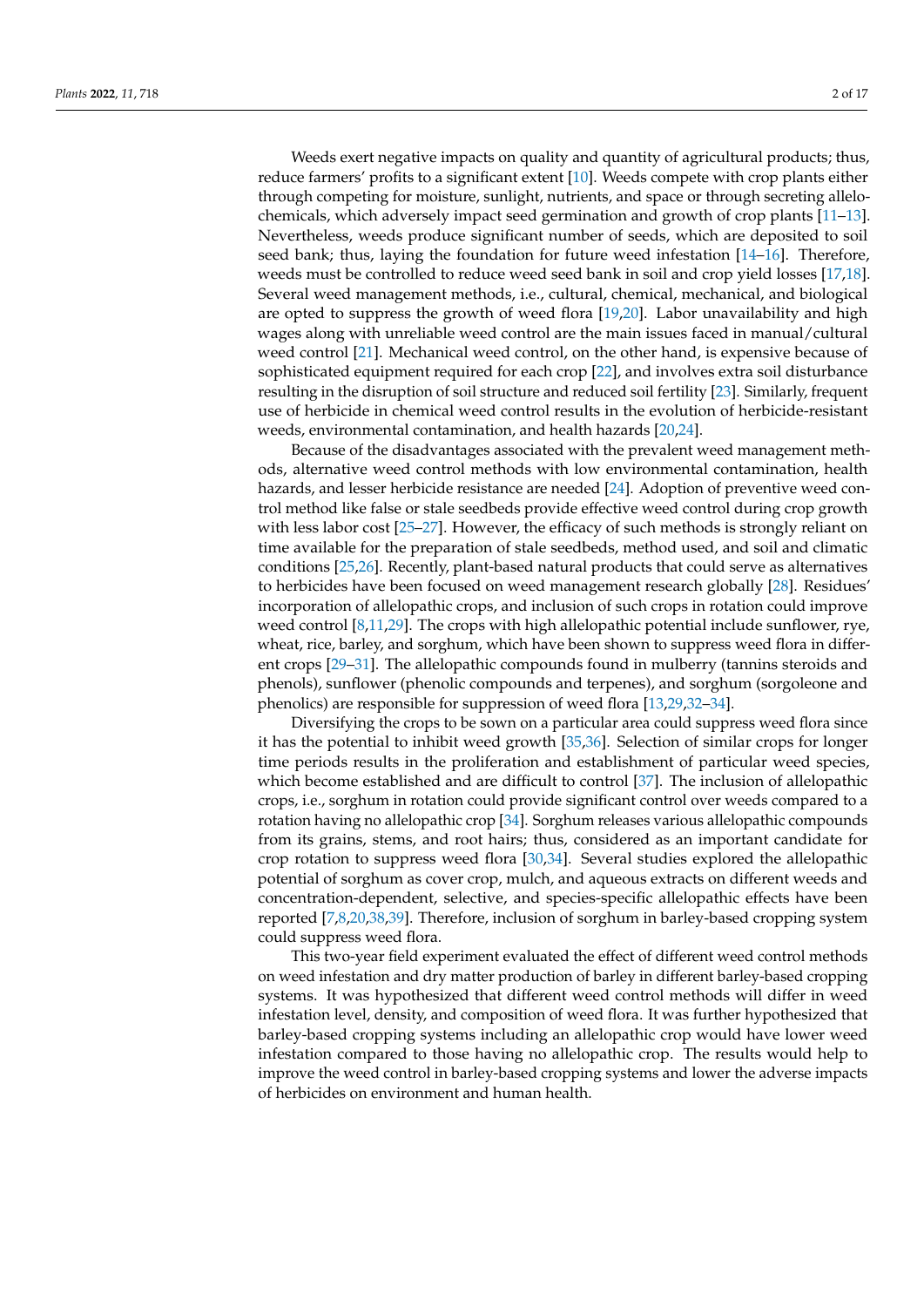# **2. Results**

# *2.1. Weed Flora*

A total 13 weed species (ten broadleaved and three grass) were recorded from the study area during both years of the study. Of the recorded weed species, four were perennial, whereas the remaining nine had an annual life cycle. The weed species belonged to 11 pant families, of which Asteraceae and Leguminosae were represented by two species each, while the remaining families were represented by one species only (Table [1\)](#page-2-0).

<span id="page-2-0"></span>**Table 1.** Common and Latin names, family, and life cycle of different weed species recorded in barley crop during both years of the study.

| <b>Species</b>                     | <b>Common Name</b>       | Family              | Life Cycle |
|------------------------------------|--------------------------|---------------------|------------|
|                                    | Broadleaved weed species |                     |            |
| Chenopodium murale L.              | Fat hen                  | Amaranthaceae       | Annual     |
| Melilotus indicus (L.) All.        | Yellow sweet clover      | Leguminosae         | Annual     |
| Rumex obtusifolius L.              | Bitter dock              | Polygonaceae        | Perennial  |
| Anagallis arvensis L.              | Blue pimpernel           | Primulaceae         | Annual     |
| Chenopodium album L.               | Common goosefoot         | Amaranthaceae       | Annual     |
| Sonchus arvensis L.                | Perennial sow thistle    | Asteraceae          | Perennial  |
| Conyza stricta Willd.              | Horseweed                | Asteraceae          | Annual     |
| Convolvulus arvensis L.            | Field bindweed           | Convolvulaceae      | Perennial  |
| Medicago polymorpha L.             | Yellow trefoil           | Leguminosae         | Annual     |
| Coronopus didymus L. Sm.           | Swine-cress              | <b>Brassicaceae</b> | Annual     |
|                                    | Grassy weed species      |                     |            |
| Polypogon monspeliensis L. Desf.   | Winter grass             | Poaceae             | Annual     |
| Spergula arvensis L.               | Corn spurry              | Caryophyllaceae     | Annual     |
| Bolboschoenus maritimus (L.) Palla | Salt marsh               | Cyperaceae          | Perennial  |

# *2.2. Weeds Diversity (Number of Weed Species)*

The interaction between barley-based cropping systems and weed control methods (WCM) significantly altered weeds' diversity during both years (Figure [1\)](#page-3-0). During the first year of study, the highest weed diversity was recorded in cotton-barley (CB) cropping system with weedy-check (WC) treatment, which was like mungbean-barley (M\*B) system with WC condition. During the second year, M\*B cropping system with WC and false seedbed (FS) treatments resulted in the highest weeds' diversity, which was similar to M\*B system with allelopathic water extracts (AWE), and CB and fallow-barley (FB) systems with WC treatment (Figure [1\)](#page-3-0). However, all cropping systems with chemical control (CC) during the first year and sorghum-barley (SB) cropping system with CC during the second year observed the lowest weed diversity (Figure [1\)](#page-3-0).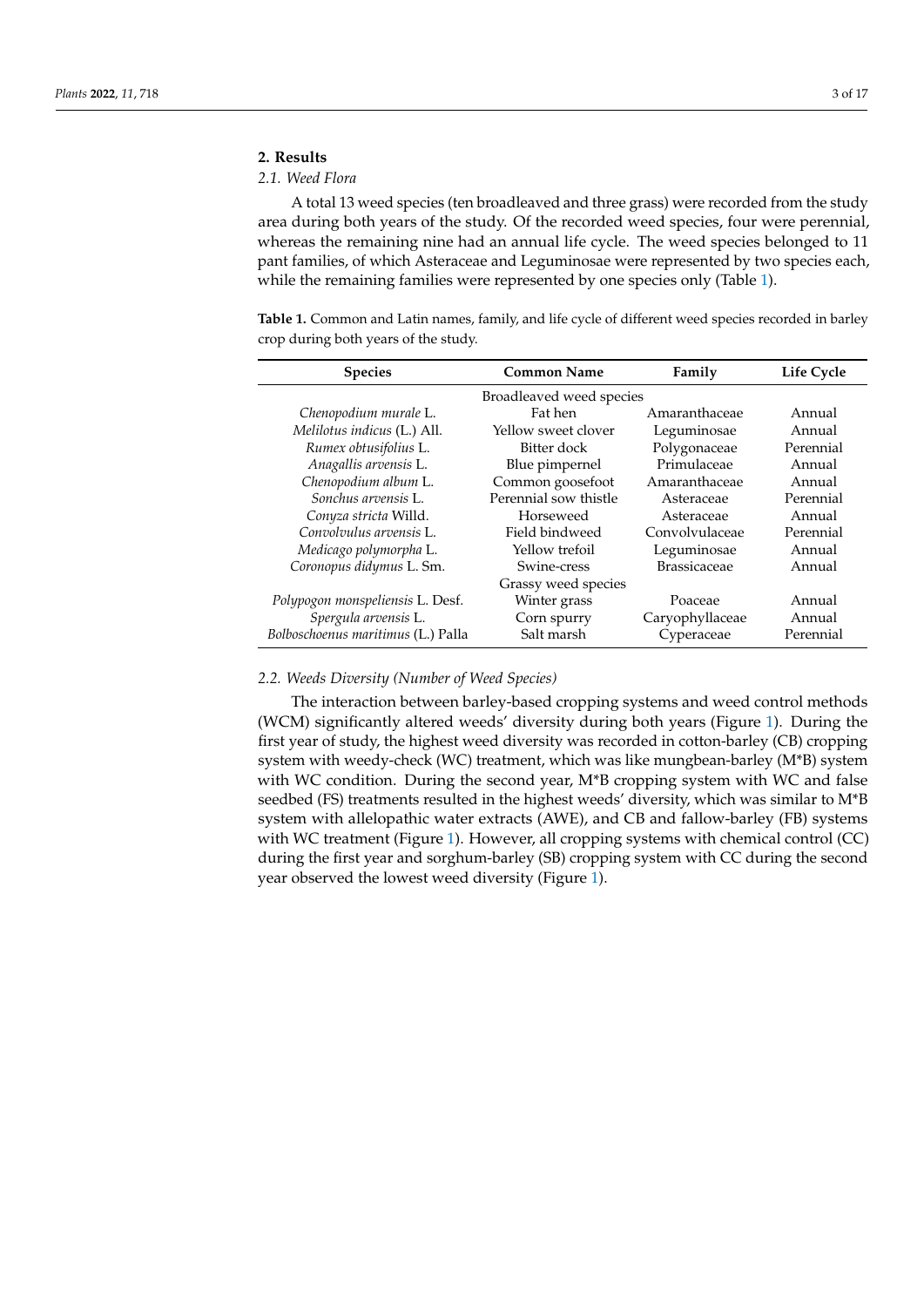<span id="page-3-0"></span>



species) under various weed management methods during 2017–2018 (A) and 2018–2019 (**B**)  $\pm$ S.E. In the legend, WF = weed free (control), WC = weedy check (control), FS = false seedbed, CC = chemical cantly at  $p \le 0.05$  (LSD value at  $p \le 0.05$  for 2017–2018 = 1.41, 2018–2019 = 1.37). **Figure 1.** Influence of different barley-based cropping systems on weed diversity (number of weeds control, AWE = allelopathic water extracts. The means sharing the same letters do not differ signifi-

# bed, CC = chemical control, AWE = allelopathic water extracts. The means sharing the 2.3. Density of Broadleaved Weed Species

Barley-based cropping systems, WCM, and their interaction had significant effect on *2.3. Density of Broadleaved Weed Species*  weed species was noted for WC and weed-free (WF) treatments, respectively (Table [2\)](#page-4-0). Chemical control resulted in higher reduction in the density of broadleaved weed species compared to FS and AWE during both years of study. The CB and M\*B cropping systems observed the highest density of broadleaved weed species during the first and second years,  $\overline{C}$ respectively, while the lowest density of broadleaved weed species was recorded for SB cropping system during both years (Table [2\)](#page-4-0). Regarding interaction, the highest density of broadleaved weeds was recorded in CB cropping system during the first year and M\*B the density of broadleaved weed species. The highest and the lowest density of broadleaved cropping system during the second year with WC treatment, whereas all cropping systems (CS) with WF and CC treatments had little or no infestation of broadleaved weed species during both years (Table [2\)](#page-4-0).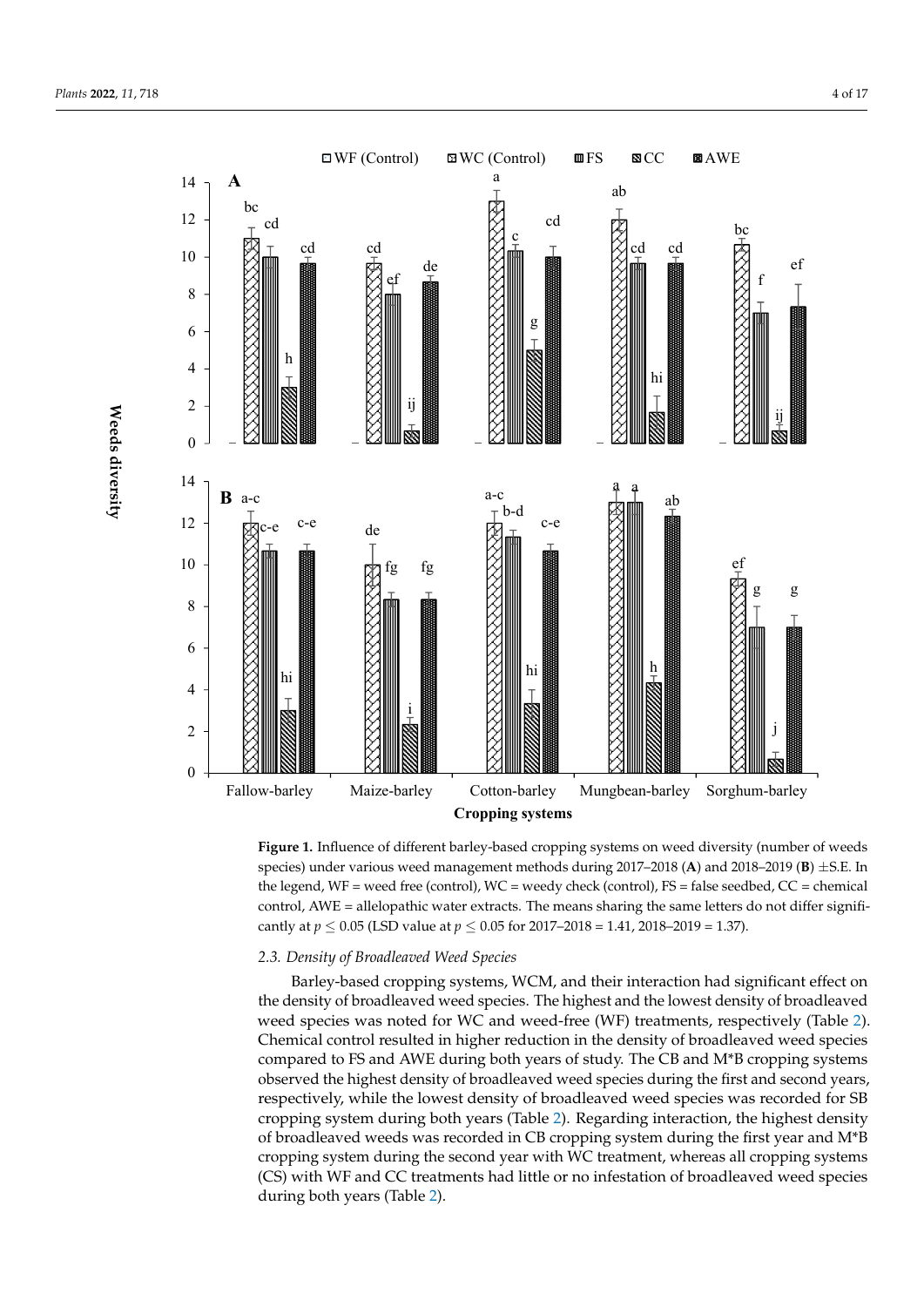|                          |                              |              | 2017-2018                                           |                    |                         |            |                                                     | 2018-2019         |                   |               |
|--------------------------|------------------------------|--------------|-----------------------------------------------------|--------------------|-------------------------|------------|-----------------------------------------------------|-------------------|-------------------|---------------|
| <b>Cropping Systems</b>  | <b>WC</b>                    | <b>FS</b>    | CC                                                  | <b>AWE</b>         | Means<br>(CS)           | <b>WC</b>  | <b>FS</b>                                           | CC                | <b>AWE</b>        | Means<br>(CS) |
|                          | Broadleaved weeds $(m^{-2})$ |              |                                                     |                    |                         |            |                                                     |                   |                   |               |
| FB                       | 67.00 b                      | 30.00 f      | 0.33 i                                              | 39.00 d            | 27.27 B                 | 84.00 b    | 41.33 de                                            | 0.00 <sub>k</sub> | 37.67 ef          | 32.60 B       |
| MB                       | 35.67 de                     | 18.00 h      | 0.00 i                                              | 16.33 h            | 14.00 D                 | 33.00 gh   | 14.67 i                                             | 0.00 <sub>k</sub> | $12.67$ j         | 12.06 D       |
| CB                       | 73.00 a                      | 34.67 e      | 1.33 i                                              | 47.33 с            | 31.27 A                 | 67.33 с    | 30.00 hi                                            | 0.00 <sub>k</sub> | 26.00 i           | 24.67 C       |
| $M^*B$                   | 70.00 ab                     | 24.00 g      | 0.33 i                                              | 32.33 ef           | 25.33 C                 | 98.67 a    | 44.00 d                                             | 3.67k             | 36.00 fg          | 36.47 A       |
| SB.                      | 32.67 ef                     | 9.67 i       | 0.00 i                                              | 11.33 i            | 10.73 E                 | 29.33 hi   | 10.33 i                                             | 0.00 <sub>k</sub> | 10.33 i           | 10.00 E       |
| Means (WCS)              | 55.67 A                      | 23.27 C      | 0.40 <sub>D</sub>                                   | 29.27 <sub>B</sub> |                         | 62.47 A    | 28.07 B                                             | 0.73D             | 24.53 C           |               |
|                          |                              | (58.20)      | (99.28)                                             | (47.42)            |                         |            | (55.06)                                             | (98.83)           | (60.72)           |               |
| LSD value ( $p < 0.05$ ) |                              |              | $WCS = 1.51$ , $CS = 1.51$ , $WCS \times CS = 3.38$ |                    |                         |            | $WCS = 1.98$ , $CS = 1.98$ , $WCS \times CS = 4.44$ |                   |                   |               |
|                          |                              |              |                                                     |                    | Grassy weeds $(m^{-2})$ |            |                                                     |                   |                   |               |
| FB                       | 43.00 a                      | 27.00c       | $4.33 h - k$                                        | 12.33 e            | 17.33 A                 | 38.67 a    | $14.33 e-g$                                         | 7.67 h            | 19.67 c           | 16.06 A       |
| MB                       | 9.33 f                       | $2.67$ j-m   | 0.67 <sub>m</sub>                                   | $4.00 i-1$         | 3.33 D                  | 16.67 de   | 6.67h                                               | $3.00$ ij         | 8.00 <sub>h</sub> | 6.87 C        |
| CB                       | 39.00 <sub>b</sub>           | 18.00 d      | 5.67 hi                                             | 8.67 fg            | 14.27 B                 | 37.67 a    | 12.00 g                                             | 5.67 hi           | 18.33 cd          | 14.73 B       |
| $M^*B$                   | 29.00 c                      | 8.33 fg      | $2.00 \text{ k-m}$                                  | $5.00 h-j$         | 8.86 C                  | 40.00a     | 15.00 ef                                            | $3.33$ ij         | 22.67 b           | 16.20 A       |
| <b>SB</b>                | $6.67$ gh                    | $2.33 k - n$ | 0.67 <sub>m</sub>                                   | 1.67               | 2.27 D                  | $12.67$ fg | $3.00$ ij                                           | $0.67$ j          | 5.67 hi           | 4.40 D        |
|                          |                              |              |                                                     | k-m                |                         |            |                                                     |                   |                   |               |
| Means (WCS)              | 25.40 A                      | 11.67 B      | 2.67 D                                              | 6.33 C             |                         | 29.13 A    | 10.20 C                                             | 4.07 D            | 14.87 B           |               |
|                          |                              | (54.05)      | (89.48)                                             | (75.07)            |                         |            | (64.98)                                             | (86.02)           | (48.95)           |               |
| LSD value ( $p < 0.05$ ) |                              |              | $WCS = 1.13$ , $CS = 1.13$ , $WCS \times CS = 2.52$ |                    |                         |            | $WCS = 1.31$ , $CS = 1.31$ , $WCS \times CS = 2.92$ |                   |                   |               |

<span id="page-4-0"></span>**Table 2.** Influence of different barley-based cropping systems on the overall density  $(m^{-2})$  of broadleaved and grassy weed species under various weed management methods during 2017-2018 and 2018-2019.

Means not having common letter for individual and interactive effects significantly vary from each other at  $p \le 0.05$ . Here, WF = weed free (control), WC = weedy check (control), FS = false seedbed, CC = chemical control,  $AWE = allelopathic water extracts, FB = fallow-barley, MB = maize-barley, CB = cotton-barley, M*B = mungbean$ barley, SB = sorghum-barley, WCS = weed control strategies, CS = cropping system, DAS = days after sowing. The values presented in brackets indicated the % decrease in the number of broadleaf weeds than WC (control).

## 2.4. Density of Grassy Weed Species

The individual and interactive effects of barley-based cropping systems and WCM had significant effect on the density of grassy weed species (Table 2). The highest and the lowest density of grassy weed species was noted for WC and CC treatments, during both years (Table 2). Regarding CS, FB cropping system had the highest and SB as well as maize-barley (MB) cropping systems recorded the lowest density of grassy weed species density during the first year. However, FB and M\*B systems resulted in the highest density of grassy weed species, whereas SB system had the lowest density of grassy weed species during the second year (Table 2). Regarding interaction, FB cropping system with WC treatment had the highest density of grassy weeds, while SB and MB cropping systems with CC recorded the lowest density of grassy weed species during the first year of the study. Similarly, FB, CB, and M\*B cropping systems with WC treatment recorded the highest density of grassy weed species, whereas SB cropping system with CC resulted in the lowest density of grassy weed species during the second year of the study (Table 2).

# 2.5. Density of Individual Weed Species

Different barley-based cropping systems, WCM and their interaction significantly altered density of individual weed species during both years (Tables 3–6). The highest and the lowest density of salt marsh (Bolboschoenus maritimus (L.) Palla) was recorded for WC and WF treatments, respectively, during both years (Table 4). The highest density of salt marsh was noted for FB cropping system during the first year, whereas the lowest density was recorded for SB and MB cropping systems during both years (Table 3). Regarding interaction, FB cropping system during 1st year and M\*B cropping system during the second year with WC treatment had the highest density of salt marsh, whereas the lowest density was recorded in all cropping systems with CC treatment during both years (Table 3).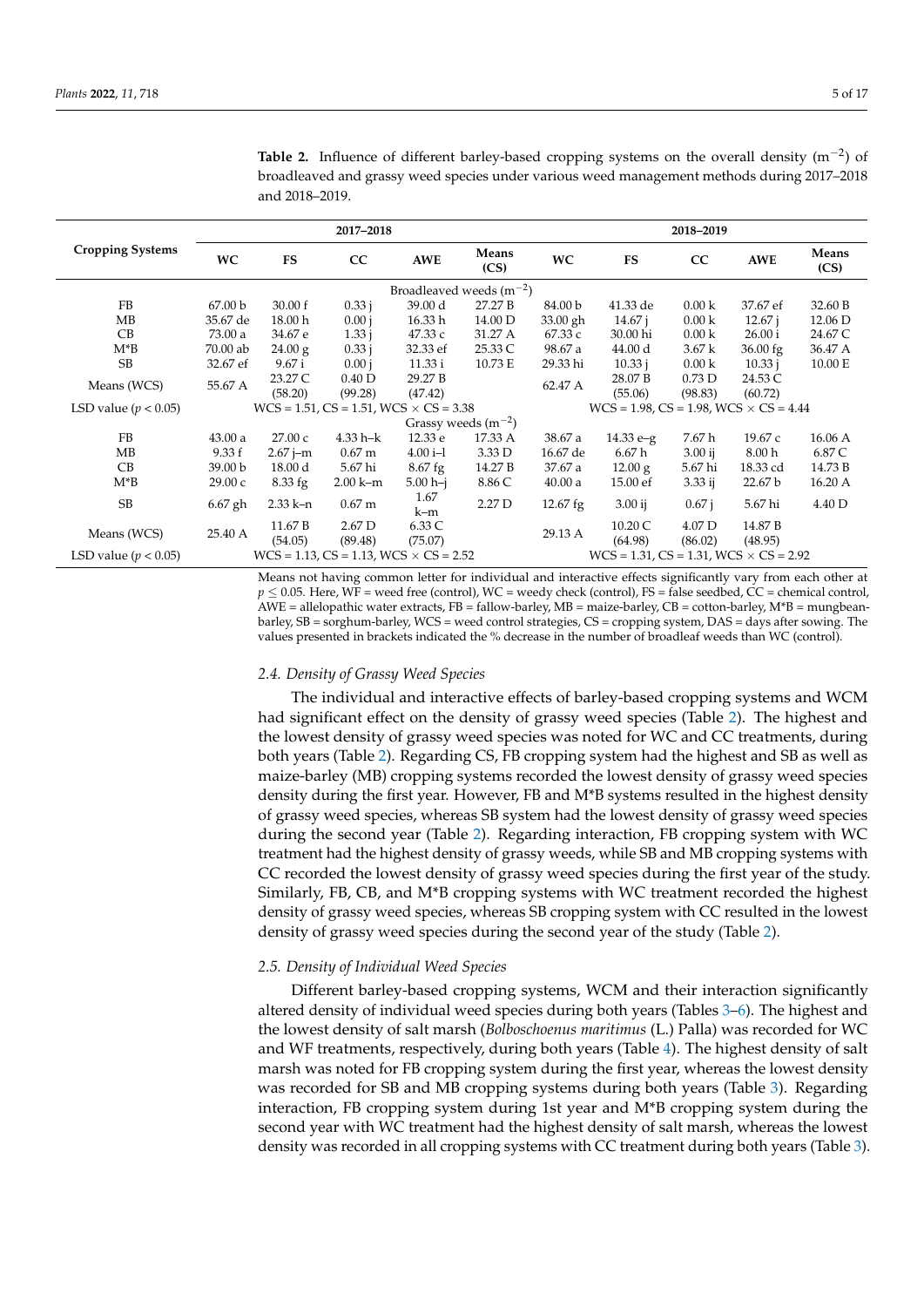| <b>Cropping Systems</b>  |                    |                   | 2017-2018                                           |                    |                    | 2018-2019         |                                                     |                   |                    |                   |
|--------------------------|--------------------|-------------------|-----------------------------------------------------|--------------------|--------------------|-------------------|-----------------------------------------------------|-------------------|--------------------|-------------------|
|                          | <b>WC</b>          | <b>FS</b>         | CC                                                  | <b>AWE</b>         | Means              | <b>WC</b>         | <b>FS</b>                                           | cc                | <b>AWE</b>         | Means             |
|                          |                    |                   |                                                     |                    | Salt marsh         |                   |                                                     |                   |                    |                   |
| FB                       | 16.00a             | 10.33c            | 1.33 hi                                             | 6.00 de            | 6.73 A             | 14.00 b           | $4.00 g-i$                                          | $2.67$ ij         | $6.33 \text{ d-f}$ | 5.40 A            |
| <b>MB</b>                | 4.67 ef            | 1.00 hi           | 0.00 i                                              | 1.33 hi            | 1.40 D             | 7.00 de           | $2.33$ ij                                           | $1.33$ jk         | 3.33 hi            | 2.80 C            |
| CB                       | 12.33 b            | 6.67d             | $2.00$ gh                                           | $3.00\text{ g}$    | 4.80 B             | 11.67 c           | 3.33 hi                                             | $1.33$ jk         | $5.33 e-g$         | 4.33 B            |
| $M^*B$                   | 9.33c              | 3.33 fg           | 1.00 hi                                             | 1.00 hi            | 2.93 C             | 16.33a            | $5.00 f-h$                                          | $1.00$ jk         | 8.00 <sub>d</sub>  | 6.07 A            |
| <b>SB</b>                | $3.00\text{ g}$    | 1.00 hi           | 0.00i                                               | $0.67$ hi          | 0.93D              | $6.33 d-f$        | $1.33$ jk                                           | 0.00 <sub>k</sub> | $2.67$ ij          | 2.07 C            |
| Means (WCS)              | 9.07 A             | 4.47 B            | 0.87 <sub>D</sub>                                   | 2.40C              |                    | 11.07 A           | 3.20 C                                              | 1.27 <sub>D</sub> | 5.13 B             |                   |
|                          |                    | (50.71)           | (90.40)                                             | (73.53)            |                    |                   | (71.09)                                             | (88.52)           | (53.65)            |                   |
| LSD value ( $p < 0.05$ ) |                    |                   | $WCS = 0.68$ , $CS = 0.68$ , $WCS \times CS = 1.53$ |                    |                    |                   | $WCS = 0.83$ , $CS = 0.83$ , $WCS \times CS = 1.85$ |                   |                    |                   |
|                          |                    | Corn spurry       |                                                     |                    |                    |                   |                                                     |                   |                    |                   |
| FB                       | 3.33 <sub>b</sub>  | 1.33c             | 0.00 <sub>d</sub>                                   | 1.00c              | 1.13B              | 7.67a             | 3.33c                                               | 1.67d             | 4.00c              | 3.33 A            |
| <b>MB</b>                | $0.67$ cd          | 0.00 <sub>d</sub> | 0.00 <sub>d</sub>                                   | $0.67$ cd          | $0.27\,\mathrm{C}$ | $1.00 d-f$        | 1.67d                                               | $0.33$ ef         | 0.00 f             | 0.60C             |
| CB                       | 6.00a              | 1.33c             | 0.67 cd                                             | 0.67 cd            | 1.73A              | 6.00 <sub>b</sub> | 1.33 de                                             | 1.33 de           | 3.33 с             | 2.40 B            |
| $M^*B$                   | 3.00 <sub>b</sub>  | 0.67 cd           | 0.00 <sub>d</sub>                                   | 0.00 <sub>d</sub>  | 0.73B              | 0.00 f            | $1.00 d-f$                                          | 0.00 f            | 2.00 <sub>d</sub>  | 0.60C             |
| <b>SB</b>                | $0.67$ cd          | 0.00 <sub>d</sub> | 0.00 <sub>d</sub>                                   | 0.00 <sub>d</sub>  | 0.13C              | 0.00 f            | 0.00 f                                              | 0.00 f            | 0.00 f             | 0.00 <sub>D</sub> |
|                          |                    | 0.67 B            | $0.13$ CD                                           | 0.47 BC            |                    | 2.93A             | 1.47B                                               | 0.67C             | 1.87 <sub>B</sub>  |                   |
| Means (WCS)              | 2.73A              | (75.45)           | (95.23)                                             | (82.78)            |                    |                   | (49.82)                                             | (77.13)           | (36.17)            |                   |
| LSD value ( $p < 0.05$ ) |                    |                   | $WCS = 0.44$ , $CS = 0.44$ , $WCS \times CS = 0.99$ |                    |                    |                   | $WCS = 0.45$ , $CS = 0.45$ , $WCS \times CS = 1.01$ |                   |                    |                   |
|                          |                    |                   |                                                     |                    | Winter grass       |                   |                                                     |                   |                    |                   |
| FB                       | 10.67 <sub>b</sub> | 5.00 <sub>d</sub> | 1.00 <sub>ef</sub>                                  | 0.00 f             | 3.33 B             | 0.00              | 0.00                                                | 0.00              | 0.00               | 0.00              |
| MB                       | 0.00 f             | 0.00 f            | 0.00 f                                              | 0.00 f             | 0.00 <sub>D</sub>  | 0.00              | 0.00                                                | 0.00              | 0.00               | 0.00              |
| CB                       | 12.00a             | 5.00 <sub>d</sub> | 1.33 e                                              | 1.00 <sub>ef</sub> | 3.87 A             | 0.00              | 0.00                                                | 0.00              | 0.00               | 0.00              |
| $M^*B$                   | 9.00c              | 0.00 f            | 0.00 f                                              | 1.33 e             | 2.07 C             | 0.00              | 0.00                                                | 0.00              | 0.00               | 0.00              |
| <b>SB</b>                | 0.00 f             | 0.00 f            | 0.00 f                                              | 0.00 f             | 0.00 D             | 0.00              | 0.00                                                | 0.00              | 0.00               | 0.00              |
|                          |                    | 2.00 B            | 0.47 C                                              | 0.47 C             |                    |                   |                                                     |                   |                    |                   |
| Means (WCS)              | 6.33 A             | (68.4)            | (92.57)                                             | (92.57)            |                    | 0.00              | 0.00                                                | 0.00              | 0.00               |                   |
| LSD value ( $p < 0.05$ ) |                    |                   | $WCS = 0.52$ , $CS = 0.52$ , $WCS \times CS = 1.16$ |                    |                    |                   | $WCS = NS$ , $CS = NS$ , $WCS \times CS = NS$       |                   |                    |                   |

<span id="page-5-0"></span>

| <b>Table 3.</b> Influence of different barley-based cropping systems on individual density $(m^{-2})$ of grassy |  |
|-----------------------------------------------------------------------------------------------------------------|--|
| weed species under various weed management methods during 2017–2018 and 2018–2019.                              |  |

Means not having common letter for individual and interactive effects significantly vary from each other at  $p \le 0.05$ . Here, WF = weed free (control), WC = weedy check (control), FS = false seedbed, CC= chemical control,<br>AWE = allelopathic water extracts, FB= fallow-barley, MB = maize-barley, CB = cotton-barley, M\*B = mungbean NS = Non-significant. The values presented in brackets indicated the % decrease in the number of winter grass plants than WC (control).

|                          |                   |                                                                                                            | 2017-2018         |                                                   |                       | 2018-2019         |                                                   |                              |                   |              |
|--------------------------|-------------------|------------------------------------------------------------------------------------------------------------|-------------------|---------------------------------------------------|-----------------------|-------------------|---------------------------------------------------|------------------------------|-------------------|--------------|
| <b>Cropping Systems</b>  | <b>WC</b>         | <b>FS</b>                                                                                                  | CC                | <b>AWE</b>                                        | <b>MEANS</b>          | <b>WC</b>         | FS                                                | cc                           | <b>AWE</b>        | <b>MEANS</b> |
|                          |                   |                                                                                                            |                   |                                                   | Common goosefoot      |                   |                                                   |                              |                   |              |
| FB                       | 7.33 b            | 4.67 cd                                                                                                    | 0.33h             | 3.00 ef                                           | 3.06A                 | 9.00 <sub>b</sub> | $2.67 e-g$                                        | 0.00i                        | 4.33 cd           | 3.20 B       |
| MB                       | $3.33 d-f$        | $1.33$ gh                                                                                                  | 0.00 <sub>h</sub> | 0.33h                                             | 1.00 B                | 4.33 cd           | 1.00 hi                                           | 0.00i                        | $2.00 f-h$        | 1.47 D       |
| CB                       | 8.00 <sub>b</sub> | 5.67c                                                                                                      | 0.67 <sub>h</sub> | 4.00 de                                           | 3.67A                 | 7.67 b            | $1.33\text{ g}-i$                                 | 0.00i                        | $3.00 d-f$        | 2.40C        |
| $M^*B$                   | 10.33a            | $2.33$ fg                                                                                                  | 0.00 <sub>h</sub> | $3.33 d-f$                                        | 3.20 A                | 12.67a            | 3.67 de                                           | 0.00i                        | 5.67c             | 4.40 A       |
| <b>SB</b>                | 3.00 ef           | $1.00$ gh                                                                                                  | 0.00 <sub>h</sub> | $1.00$ gh                                         | 1.00 B                | 4.00 de           | 1.00 hi                                           | 0.00i                        | $1.33\ g - i$     | 1.27 D       |
| Means (WCS)              | 6.40 A            | 3.00 B                                                                                                     | 0.20 <sub>D</sub> | 2.33C                                             |                       | 7.53 A            | 1.93 C                                            | 0.00 D                       | 3.27B             |              |
|                          |                   | (53.12)                                                                                                    | (96.87)           | (63.59)                                           |                       |                   | (74.36)                                           | (100)                        | (56.57)           |              |
| LSD value ( $p < 0.05$ ) |                   | $WCS = 0.66$ , $CS = 0.66$ , $WCS \times CS = 1.48$<br>$WCS = 0.68$ , $CS = 0.68$ , $WCS \times CS = 1.53$ |                   |                                                   |                       |                   |                                                   |                              |                   |              |
|                          |                   |                                                                                                            |                   |                                                   | Perennial sow thistle |                   |                                                   |                              |                   |              |
| FB                       | 4.33a             | 2.33 <sub>b</sub>                                                                                          | 0.00e             | 1.33<br>b-d                                       | 1.60                  | 7.67 b            | 2.67 e-h                                          | 0.00 i                       | $3.67c - e$       | 2.80         |
| МB                       | 1.33<br>b-d       | 0.67 de                                                                                                    | 0.00e             | 0.67 de                                           | 0.53                  | $3.33 d-f$        | $1.00$ ij                                         | 0.00 i                       | $1.67\ g - i$     | 1.20         |
| CB                       | 2.33 <sub>b</sub> | $1.00c - e$                                                                                                | 0.67 de           | $1.00c - e$                                       | 1.00                  | 8.33 ab           | 2.33 e-i                                          | 0.00 i                       | 5.00c             | 3.13         |
| $M^*B$                   | 5.00a             | 2.00 <sub>bc</sub>                                                                                         | 0.00e             | 1.67<br>b-d                                       | 1.73                  | 9.33a             | 2.33 e-i                                          | $1.00$ ij                    | 4.67 cd           | 3.47         |
| <b>SB</b>                | 1.67<br>b-d       | $1.00c - e$                                                                                                | 0.00e             | 0.67 de                                           | 0.67                  | $3.00 e-g$        | $1.33 h-i$                                        | 0.00 i                       | $2.00 f - i$      | 1.27         |
| Means (WCS)              | 2.93A             | 1.40 B<br>(52.21)                                                                                          | 0.13C<br>(95.56)  | 1.07B<br>(63.48)                                  |                       | 6.33 A            | 1.93 C<br>(69.51)                                 | 0.20 <sub>D</sub><br>(96.84) | 3.40 B<br>(46.28) |              |
| LSD value ( $p < 0.05$ ) |                   |                                                                                                            |                   | $WCS = 0.48$ , $CS = NS$ , $WCS \times CS = 1.08$ |                       |                   | $WCS = 0.68$ , $CS = NS$ , $WCS \times CS = 1.51$ |                              |                   |              |

<span id="page-5-1"></span>Table 4. Influence of different barley-based cropping systems on individual density  $(m^{-2})$  of broadleaved weed species under various weed management methods during 2017-2018 and 2018-2019.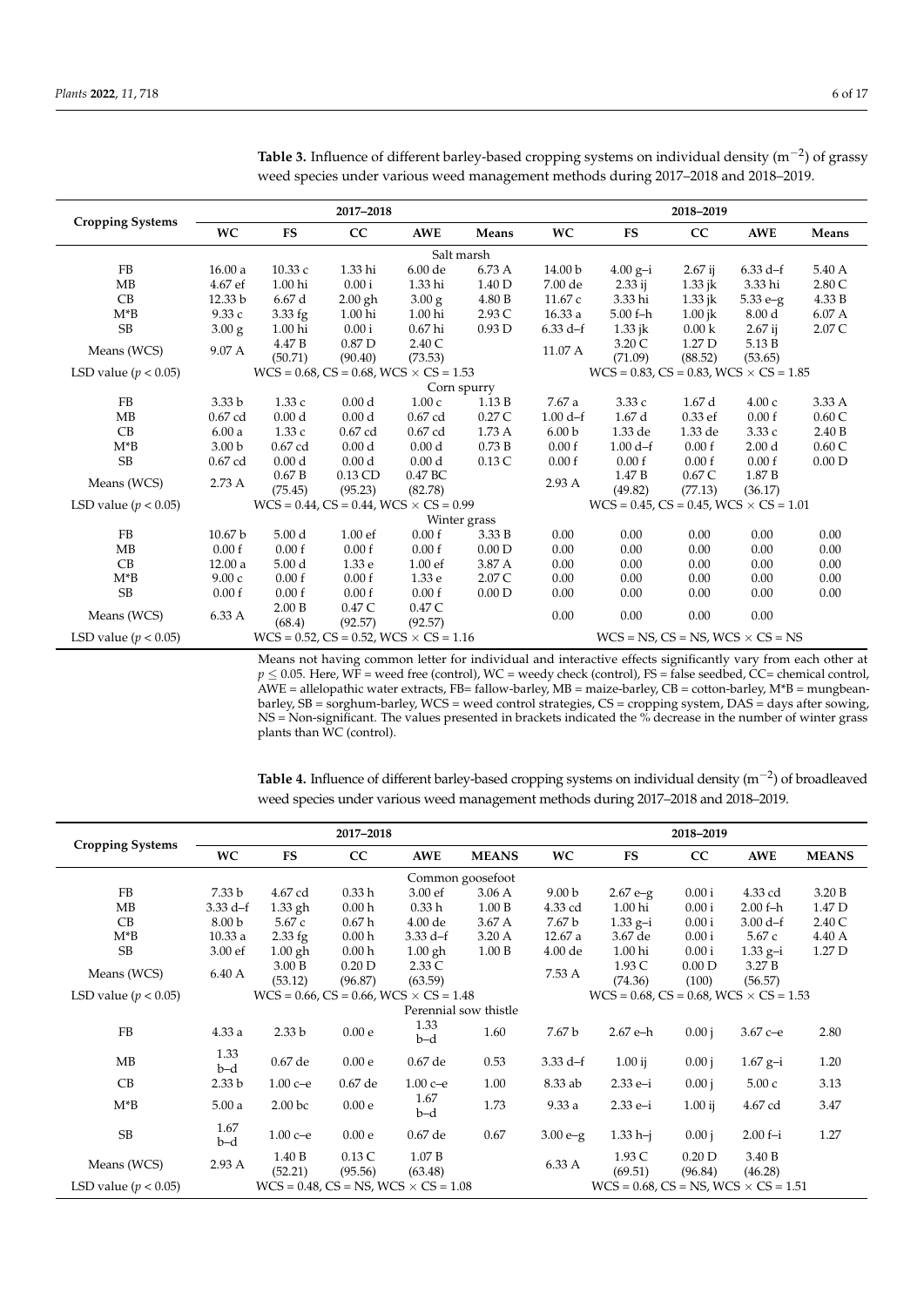| <b>Cropping Systems</b>  |                    |                                                                                                            | 2017-2018         |                                                     |              | 2018-2019          |                                                   |                   |                     |                   |
|--------------------------|--------------------|------------------------------------------------------------------------------------------------------------|-------------------|-----------------------------------------------------|--------------|--------------------|---------------------------------------------------|-------------------|---------------------|-------------------|
|                          | <b>WC</b>          | <b>FS</b>                                                                                                  | cc                | <b>AWE</b>                                          | <b>MEANS</b> | <b>WC</b>          | FS                                                | cc                | <b>AWE</b>          | <b>MEANS</b>      |
|                          |                    | Bitter dock                                                                                                |                   |                                                     |              |                    |                                                   |                   |                     |                   |
| FB.                      | 17.67 b            | 9.00 ef                                                                                                    | 0.00 i            | 14.33 с                                             | 8.20 B       | 24.33 b            | 15.00 <sub>e</sub>                                | 0.00 <sub>m</sub> | 8.33 hi             | 9.53 A            |
| МB                       | 9.00ef             | 3.67 hi                                                                                                    | 0.00 i            | 4.67 h                                              | 3.47 D       | 10.33 g            | $7.00$ ij                                         | 0.00 <sub>m</sub> | 3.00 kl             | 4.07 C            |
| CB                       | 20.33a             | 10.67 de                                                                                                   | 0.00 i            | 16.33 b                                             | 9.47 A       | 20.00c             | 12.67 f                                           | 0.00 <sub>m</sub> | 6.33 i              | 7.80 B            |
| $M^*B$                   | 13.33c             | $6.67$ g                                                                                                   | 0.00 i            | 11.00 d                                             | 6.20C        | 26.33a             | 17.67 d                                           | 0.00 <sub>m</sub> | 7.00 ij             | 10.20 A           |
| <b>SB</b>                | $6.00$ fg          | 2.00 i                                                                                                     | 0.00 i            | 2.67 i                                              | 2.53 E       | $9.00$ gh          | 4.33k                                             | 0.00 <sub>m</sub> | $1.67 \mathrm{~lm}$ | 3.00 <sub>D</sub> |
|                          |                    | 6.40 C                                                                                                     | 0.00 D            | 9.80 B                                              |              | 18.00 A            | 11.33 B                                           | 0.00 D            | 5.27 C              |                   |
| Means (WCS)              | 13.67 A            | (53.18)                                                                                                    | (100)             | (28.31)                                             |              |                    | (37.05)                                           | (100)             | (70.72)             |                   |
| LSD value ( $p < 0.05$ ) |                    |                                                                                                            |                   | $WCS = 0.84$ , $CS = 0.84$ , $WCS \times CS = 1.88$ |              |                    | $WCS = 83$ , $CS = 0.83$ , $WCS \times CS = 1.86$ |                   |                     |                   |
|                          |                    |                                                                                                            |                   |                                                     | Fat hen      |                    |                                                   |                   |                     |                   |
| FB.                      | 6.33a              | 4.00 <sub>bc</sub>                                                                                         | 0.00 <sub>h</sub> | 4.00 <sub>bc</sub>                                  | 2.87 A       | 6.67a              | 3.00 <sub>bc</sub>                                | 0.00 g            | 2.67 cd             | 2.47A             |
| MB                       | $2.00 d-f$         | $2.00 d-f$                                                                                                 | 0.00 <sub>h</sub> | $1.67 e-g$                                          | 1.13C        | $1.67 \text{ d-f}$ | $1.00 e-g$                                        | 0.00 g            | 1.33 ef             | $0.80$ CD         |
| CB                       | 4.00 <sub>bc</sub> | $2.33 b-f$                                                                                                 | 0.00 <sub>h</sub> | 2.67 de                                             | 1.80 B       | 4.00 <sub>b</sub>  | $2.00c - e$                                       | 0.00 g            | $1.67 \text{ d-f}$  | 1.53B             |
| $M^*B$                   | 5.00 <sub>b</sub>  | $1.67 e-g$                                                                                                 | 0.00 <sub>h</sub> | 3.00 cd                                             | 1.93B        | 3.00 <sub>bc</sub> | 1.33 ef                                           | 0.00 g            | $1.00 e-g$          | 1.07 BC           |
| <b>SB</b>                | $2.00 d-f$         | $1.33$ fg                                                                                                  | 0.00 <sub>h</sub> | $0.67$ gh                                           | 0.80C        | 1.33 ef            | $0.67$ fg                                         | $0.00 \text{ g}$  | $0.67$ fg           | $0.53$ D          |
| Means (WCS)              | 3.87 A             | 2.27B                                                                                                      | 0.00C             | 2.40 B                                              |              | 3.33A              | 1.60 B                                            | 0.00C             | 1.47B               |                   |
|                          |                    | (41.34)                                                                                                    | (100)             | (37.98)                                             |              |                    | (51.95)                                           | (100)             | (55.85)             |                   |
| LSD value ( $p < 0.05$ ) |                    | $WCS = 0.56$ , $CS = 0.56$ , $WCS \times CS = 1.24$<br>$WCS = 0.49$ , $CS = 0.49$ , $WCS \times CS = 1.10$ |                   |                                                     |              |                    |                                                   |                   |                     |                   |

Table 4. Cont.

Means not having common letter for individual and interactive effects significantly vary from each other at  $p \le 0.05$ . Here, WF = weed free (control), WC = weedy check (control), FS = false seedbed, CC = chemical control,  $P = 0.08$ . The MT = weed Hee (collect), We = weedy energy energy (collect), 15 = labe secured, extending collect),<br>AWE = allelopathic water extracts, FB = fallow-barley, MB = maize-barley, CB = cotton-barley, M\*B = mungbe values presented in brackets indicated the % decrease in the number of fat hen plants than WC (control).

<span id="page-6-0"></span>Table 5. Influence of different barley-based cropping systems on individual weeds density  $(m^{-2})$ under various weed management methods during 2017-2018 and 2018-2019.

|                          |                    |                    | 2017-2018                  |                                                     |                     | 2018-2019                                         |                                                     |                                                     |                   |                    |
|--------------------------|--------------------|--------------------|----------------------------|-----------------------------------------------------|---------------------|---------------------------------------------------|-----------------------------------------------------|-----------------------------------------------------|-------------------|--------------------|
| <b>Cropping Systems</b>  | WC                 | <b>FS</b>          | CC                         | <b>AWE</b>                                          | <b>MEANS</b>        | <b>WC</b>                                         | FS                                                  | CC                                                  | <b>AWE</b>        | <b>MEANS</b>       |
|                          |                    |                    |                            |                                                     | Field bindweed      |                                                   |                                                     |                                                     |                   |                    |
| <b>FB</b>                | 0.00 f             | 0.00 f             | 0.00 f                     | 0.00 f                                              | 0.00 <sup>NS</sup>  | 0.00 <sub>b</sub>                                 | 0.00 <sub>b</sub>                                   | 0.00 <sub>b</sub>                                   | 0.00 <sub>b</sub> | 0.00 <sup>NS</sup> |
| MB                       | 1.67 bc            | $0.67 d-f$         | 0.00 f                     | $1.00c - e$                                         | 0.67                | 0.00 <sub>b</sub>                                 | 0.00 <sub>b</sub>                                   | 0.00 <sub>b</sub>                                   | 0.00 <sub>b</sub> | $\boldsymbol{0}$   |
| CB                       | 2.00 <sub>b</sub>  | $0.67 \text{ d-f}$ | 0.00 f                     | 0.33 ef                                             | 0.6                 | 0.00 <sub>b</sub>                                 | 0.00 <sub>b</sub>                                   | 0.00 <sub>b</sub>                                   | 0.00 <sub>b</sub> | $\mathbf{0}$       |
| $M^*B$                   | 4.00a              | 1.67 bc            | 0.33 ef                    | 1.33<br>$b-d$                                       | 1.46                | 0.00 <sub>b</sub>                                 | 1.33a                                               | 0.00 <sub>b</sub>                                   | 0.00 <sub>b</sub> | 0.27               |
| SB                       | 1.33<br>$b-d$      | 0.00 f             | 0.00 f                     | $0.67 d-f$                                          | 0.4                 | 0.00 <sub>b</sub>                                 | 0.00 <sub>b</sub>                                   | 0.00 <sub>b</sub>                                   | 0.00 <sub>b</sub> | $\boldsymbol{0}$   |
| Means (WCS)              | 1.80 A             | 0.60 B<br>(66.67)  | 0.07C<br>(96.11)           | 0.67B<br>(62.77)                                    |                     | 0.00 B                                            | 0.27A<br>(100)                                      | 0.00 B<br>(100)                                     | 0.00 B<br>(100)   |                    |
| LSD value ( $p < 0.05$ ) |                    |                    |                            | $WCS = 0.38$ , $CS = NS$ , $WCS \times CS = 0.85$   |                     | $WCS = 0.08$ , $CS = NS$ , $WCS \times CS = 0.19$ |                                                     |                                                     |                   |                    |
|                          |                    | Yellow trefoil     |                            |                                                     |                     |                                                   |                                                     |                                                     |                   |                    |
| <b>FB</b>                | 13.00 b            | 7.33 de            | 0.00 i                     | 7.67 d                                              | 5.60 A              | 13.67a                                            | 6.67 cd                                             | 0.00 i                                              | 8.67 b            | 5.80 A             |
| <b>MB</b>                | 10.33c             | 5.00 ef            | 0.00 i                     | 2.33 gh                                             | 3.53 B              | 5.00 de                                           | 1.00 hi                                             | 0.00i                                               | $2.00 f-h$        | 1.60 C             |
| CB                       | 12.67 <sub>b</sub> | 7.00 <sub>d</sub>  | 0.00 i                     | 5.00 ef                                             | 4.93 A              | 9.33 <sub>b</sub>                                 | 3.33 ef                                             | 0.00i                                               | 5.33 d            | 3.60 B             |
| $M^*B$                   | 18.33 a            | 6.33 de            | 0.00i                      | $4.00$ fg                                           | 5.73 A              | 15.33 a                                           | 6.00 <sub>d</sub>                                   | $1.33 g-i$                                          | 8.33 bc           | 6.20A              |
| <b>SB</b>                | 8.00 <sub>d</sub>  | $3.00$ gh          | 0.00i                      | 1.33 hi                                             | 2.47 C              | 5.67 d                                            | $1.33\ g - i$                                       | 0.00i                                               | $3.00$ fg         | 2.00C              |
| Means (WCS)              | 12.47 A            | 5.73 B             | 0.00 <sub>D</sub>          | 4.07 C                                              |                     | 9.80 A                                            | 3.67 C                                              | 0.27 <sub>D</sub>                                   | 5.47 B            |                    |
|                          |                    | (54.05)            | (100)                      | (67.36)                                             |                     |                                                   | (62.55)                                             | (97.24)                                             | (44.18)           |                    |
| LSD value ( $p < 0.05$ ) |                    |                    |                            | $WCS = 0.89$ , $CS = 0.89$ , $WCS \times CS = 2.00$ |                     |                                                   |                                                     | $WCS = 0.78$ , $CS = 0.78$ , $WCS \times CS = 1.75$ |                   |                    |
|                          |                    |                    |                            |                                                     | Yellow sweet clover |                                                   |                                                     |                                                     |                   |                    |
| <b>FB</b>                | 14.33 с            | $2.67$ ij          | 0.00 <sub>k</sub>          | 7.33 ef                                             | 4.87 B              | 16.00 <sub>b</sub>                                | 9.00 <sub>d</sub>                                   | 0.001                                               | 6.67 ef           | 6.33 A             |
| MB                       | 8.00 e             | $4.67\ g-i$        | 0.00 <sub>k</sub>          | 5.33 f-h                                            | 3.60 C              | $6.33 e-g$                                        | $3.00 i - k$                                        | 0.001                                               | $1.67 -1$         | 2.20 C             |
| CB                       | 20.33a             | 7.33 ef            | 0.00 <sub>k</sub>          | 16.67 <sub>b</sub>                                  | 8.87 A              | 12.33 с                                           | 5.67 fg                                             | 0.001                                               | $3.33 h-i$        | 4.27 B             |
| $M^*B$                   | 12.00 d            | $3.33 h-i$         | 0.00 <sub>k</sub>          | 8.00 e                                              | 4.67 B              | 18.33 a                                           | 7.67 de                                             | 1.33 kl                                             | $4.67\ g - i$     | 6.40 A             |
| SB                       | $6.67 e-g$         | $1.33$ jk          | 0.00 <sub>k</sub>          | 4.00 hi                                             | 2.40 D              | $5.00 f-h$                                        | $1.67 -1$                                           | 0.001                                               | $1.67 -1$         | 1.67C              |
| Means (WCS)              | 12.27 A            | 3.87 C<br>(68.45)  | 0.00 <sub>D</sub><br>(100) | 8.27 <sub>B</sub><br>(32.59)                        |                     | 11.60 A                                           | 5.40 B<br>(53.44)                                   | 0.27 <sub>D</sub><br>(97.67)                        | 3.60C<br>(68.96)  |                    |
| LSD value ( $p < 0.05$ ) |                    |                    |                            | $WCS = 0.90$ , $CS = 0.90$ , $WCS \times CS = 2.01$ |                     |                                                   | $WCS = 0.82$ , $CS = 0.82$ , $WCS \times CS = 1.83$ |                                                     |                   |                    |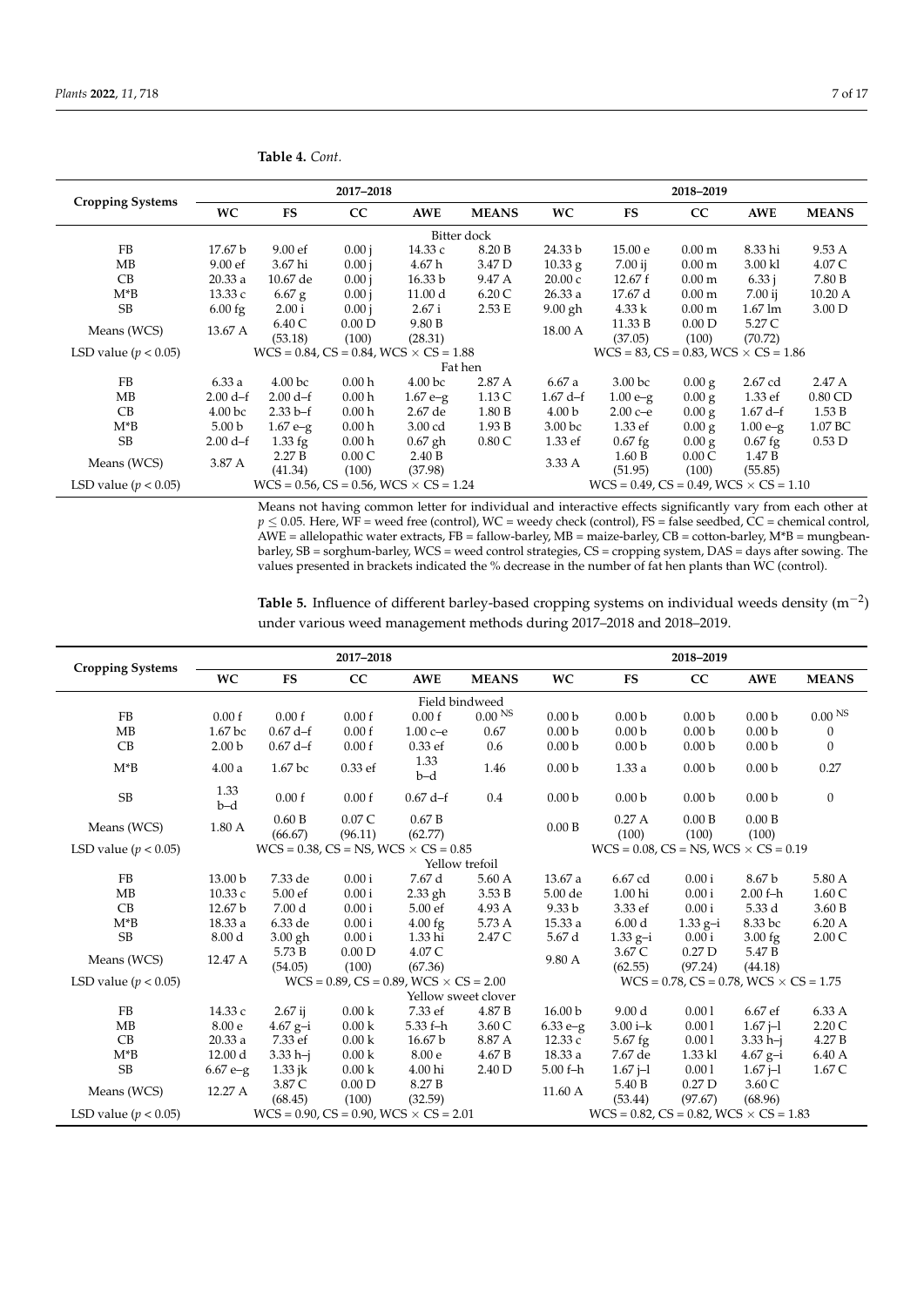|                          |                   |                   | 2017-2018                                           |                   |                    | 2018-2019          |                                                     |          |                    |              |
|--------------------------|-------------------|-------------------|-----------------------------------------------------|-------------------|--------------------|--------------------|-----------------------------------------------------|----------|--------------------|--------------|
| <b>Cropping Systems</b>  | <b>WC</b>         | <b>FS</b>         | CC                                                  | <b>AWE</b>        | <b>MEANS</b>       | <b>WC</b>          | FS                                                  | CC       | AWE                | <b>MEANS</b> |
| Swine cress              |                   |                   |                                                     |                   |                    |                    |                                                     |          |                    |              |
| FB                       | 4.00a             | 0.00 <sub>d</sub> | 0.00 <sub>d</sub>                                   | 1.33c             | 1.06 <sup>NS</sup> | 2.33c              | $1.00$ ef                                           | $0.00$ g | 1.33 de            | 0.93 B       |
| MB                       | 0.00 <sub>d</sub> | 0.00 <sub>d</sub> | 0.00 <sub>d</sub>                                   | $0.33$ d          | 0.06               | 1.00 <sub>ef</sub> | $0.67e-g$                                           | 0.00 g   | $0.33$ fg          | 0.40C        |
| CB                       | 2.00 <sub>b</sub> | 0.00 <sub>d</sub> | 0.00 <sub>d</sub>                                   | 1.33c             | 0.67               | 3.67 <sub>b</sub>  | $2.00$ cd                                           | 0.00 g   | 1.33 de            | 1.40A        |
| $M*B$                    | 2.00 <sub>b</sub> | 0.00 <sub>d</sub> | 0.00 <sub>d</sub>                                   | 0.00 <sub>d</sub> | 0.4                | 5.33a              | 2.33c                                               | 0.00 g   | 1.00 <sub>ef</sub> | 1.73A        |
| SВ                       | 0.00 <sub>d</sub> | 0.00 <sub>d</sub> | 0.00 <sub>d</sub>                                   | 0.00 <sub>d</sub> | $\boldsymbol{0}$   | $0.67e-g$          | $0.00$ g                                            | 0.00 g   | 0.00 g             | 0.13C        |
| Means (WCS)              | 1.60A             | 0.00C             | 0.00C                                               | 0.60 B            |                    | 2.60A              | 1.20 B                                              | 0.00 D   | 0.80C              |              |
|                          |                   | (100)             | (100)                                               | (62.5)            |                    |                    | (53.84)                                             | (100)    | (69.23)            |              |
| LSD value ( $p < 0.05$ ) |                   |                   | $WCS = 0.29$ , $CS = 0.29$ , $WCS \times CS = 0.65$ |                   |                    |                    | $WCS = 0.39$ , $CS = 0.39$ , $WCS \times CS = 0.88$ |          |                    |              |

Means not having common letter for individual and interactive effects significantly vary from each other at  $p \le 0.05$ . Here, WF = weed free (control), WC = weedy check (control), FS = false seedbed, CC = chemical control, AWE = allelopathic water extracts,  $FB =$  fallow-barley,  $MB =$  maize-barley,  $CB =$  cotton-barley, M\*B = mungbean-barley, SB = sorghum-barley, WCS = weed control strategies, CS = cropping system, DAS = days after sowing, NS = Non-significant. The values presented in brackets indicated the % decrease in the number of winter grass plants than WC (control).

<span id="page-7-0"></span>**Table 6.** Influence of different barley-based cropping systems on individual weeds density (m−<sup>2</sup> ) under various weed management methods during 2017–2018 and 2018–2019.

|                          |                |           | 2017-2018                                     |            |              | 2018-2019         |                                                   |                   |                    |             |
|--------------------------|----------------|-----------|-----------------------------------------------|------------|--------------|-------------------|---------------------------------------------------|-------------------|--------------------|-------------|
| <b>Cropping Systems</b>  | <b>WC</b>      | <b>FS</b> | CC                                            | <b>AWE</b> | <b>MEANS</b> | <b>WC</b>         | <b>FS</b>                                         | CC                | <b>AWE</b>         | <b>MEAN</b> |
|                          | Blue pimpernel |           |                                               |            |              |                   |                                                   |                   |                    |             |
| <b>FB</b>                | 0.00           | 0.00      | 0.00                                          | 0.00       | 0.00         | 3.00 <sub>b</sub> | 1.33 de                                           | 0.00 f            | $2.00$ cd          | 1.27        |
| MB                       | 0.00           | 0.00      | 0.00                                          | 0.00       | 0.00         | 1.00 <sub>e</sub> | 0.00 f                                            | 0.00 f            | $0.67$ ef          | 0.33        |
| CB                       | 0.00           | 0.00      | 0.00                                          | 0.00       | 0.00         | 0.00 f            | 0.00 f                                            | 0.00 f            | 0.00 f             | 0.00        |
| $M^*B$                   | 0.00           | 0.00      | 0.00                                          | 0.00       | 0.00         | 4.33a             | 1.33 de                                           | 0.00 f            | 2.33 <sub>bc</sub> | 1.60        |
| <b>SB</b>                | 0.00           | 0.00      | 0.00                                          | 0.00       | 0.00         | $0.67$ ef         | 0.00 f                                            | 0.00 f            | 0.00 f             | 0.13        |
| Means (WCS)              | 0.00           | 0.00      | 0.00                                          | 0.00       |              | 1.80 A            | 0.53C                                             | 0.00 D            | 1.00 B             |             |
|                          |                |           |                                               |            |              |                   | (70.55)                                           | (100)             | (44.44)            |             |
| LSD value ( $p < 0.05$ ) |                |           | $WCS = NS$ , $CS = NS$ , $WCS \times CS = NS$ |            |              |                   | $WCS = 0.39$ , $CS = NS$ , $WCS \times CS = 0.88$ |                   |                    |             |
|                          |                |           |                                               |            | Horseweed    |                   |                                                   |                   |                    |             |
| <b>FB</b>                | 0.00           | 0.00      | 0.00                                          | 0.00       | 0.00         | 1.33c             | 0.00 <sub>d</sub>                                 | 0.00 <sub>d</sub> | 0.00 <sub>d</sub>  | 0.27        |
| MB                       | 0.00           | 0.00      | 0.00                                          | 0.00       | 0.00         | 0.00 <sub>d</sub> | 0.00 <sub>d</sub>                                 | 0.00 <sub>d</sub> | 0.00 <sub>d</sub>  | 0.00        |
| CВ                       | 0.00           | 0.00      | 0.00                                          | 0.00       | 0.00         | 2.00 <sub>b</sub> | 0.00 <sub>d</sub>                                 | 0.00 <sub>d</sub> | 0.00 <sub>d</sub>  | 0.40        |
| $M^*B$                   | 0.00           | 0.00      | 0.00                                          | 0.00       | 0.00         | 2.67a             | 0.00 <sub>d</sub>                                 | 0.00 <sub>d</sub> | 1.33c              | 0.80        |
| <b>SB</b>                | 0.00           | 0.00      | 0.00                                          | 0.00       | 0.00         | 0.00 <sub>d</sub> | 0.00 <sub>d</sub>                                 | 0.00 <sub>d</sub> | 0.00 <sub>d</sub>  | 0.00        |
| Means (WCS)              | 0.00           | 0.00      | 0.00                                          | 0.00       |              | $1.20\text{ A}$   | 0.00C                                             | 0.00C             | 0.27B              |             |
| LSD value ( $p < 0.05$ ) |                |           | $WCS = NS$ , $CS = NS$ , $WCS \times CS = NS$ |            |              |                   | $WCS = 0.25$ , $CS = NS$ , $WCS \times CS = 0.56$ |                   |                    |             |

Means not having common letter for individual and interactive effects significantly vary from each other at  $p \le 0.05$ . Here, WF = weed free (control), WC = weedy check (control), FS = false seedbed, CC = chemical control, AWE = allelopathic water extracts,  $FB = \text{fallow-barley}$ ,  $MB = \text{maize-barley}$ ,  $CB = \text{cottom-barley}$ , M\*B = mungbean-barley, SB = sorghum-barley, WCS = weed control strategies, CS = cropping system, DAS = days after sowing, NS = Non-significant. The values presented in brackets indicated the % decrease in the number of winter grass plants than WC (control).

The highest density of corn spurry (*Spergula arvensis* L.) was found in WC treatment, while the lowest density was noted for CC and WF treatments during both years (Table [3\)](#page-5-0). The CB cropping system recorded the highest corn spurry density, while the lowest was recorded for SB and MB cropping systems during the first year (Table [3\)](#page-5-0). However, FB cropping system noted the highest corn spurry density during the second year, while no infestation was noted in SB system during the second year (Table [3\)](#page-5-0). Regarding interaction, CB cropping system with WC treatment observed the highest density of corn spurry during the first year. Similarly, the highest corn spurry density was noted in FB cropping system with WC treatment during the second year. However, there was little, or no infestation recorded for all cropping systems with CC and WF treatments during the second year (Table [3\)](#page-5-0).

**Table 5.** *Cont.*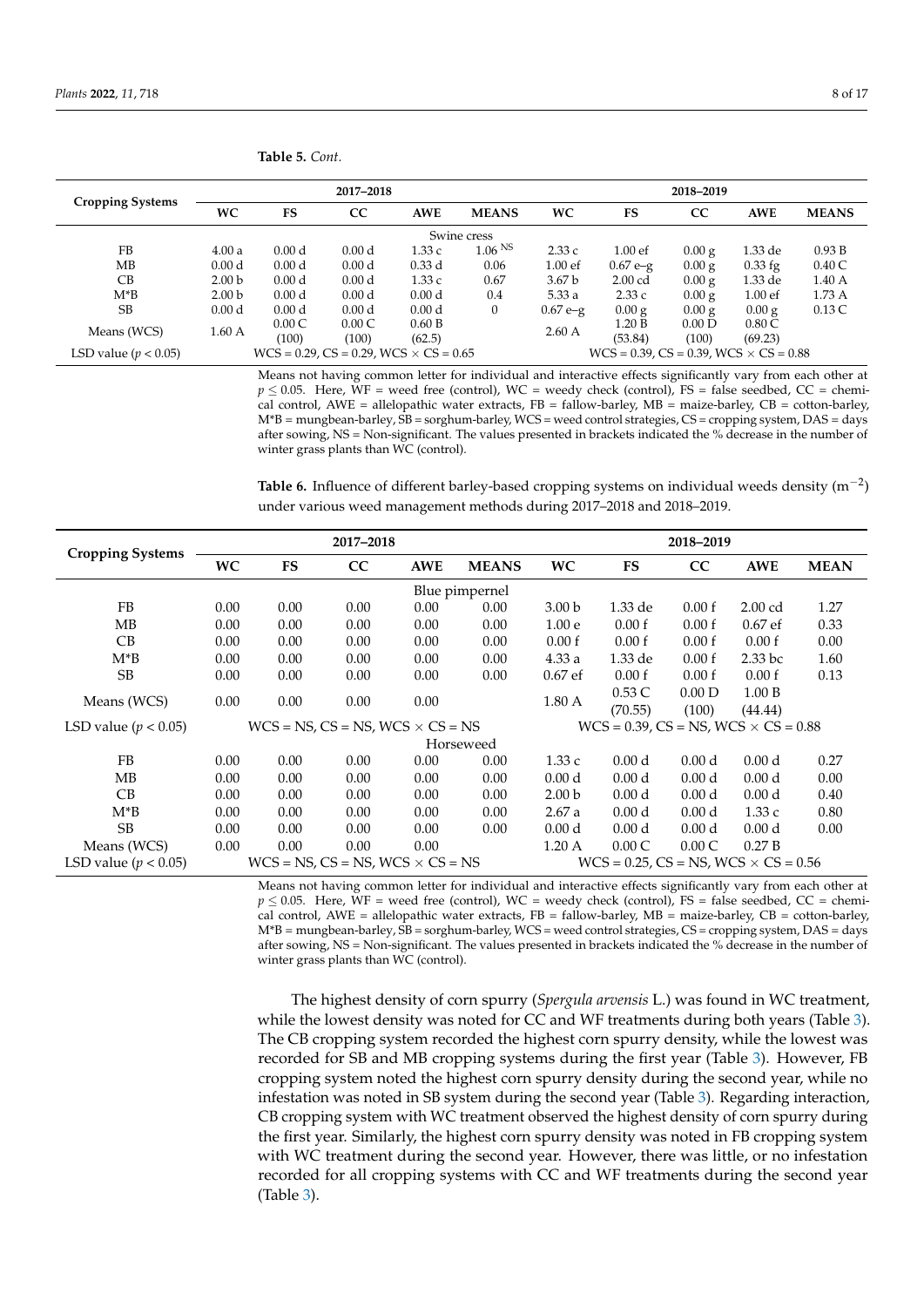Winter grass (*Polypogon monspeliensis* L. Desf.) was only recorded during the first year, while no infestation of this weed was noted during the second year (Table [3\)](#page-5-0). The WC treatment had the highest density of winter grass, while CC and AWE treatments had the lowest infestation like WF treatment (Table [3\)](#page-5-0). The CB system recorded the highest density of winter grass, while no infestation of this weed was recorded in MB and SB cropping systems. Regarding interaction, the highest density of winter grass was observed in CB cropping system with WC treatment, whereas all cropping systems with CC and AWE had low or no infestation like WF treatment (Table [3\)](#page-5-0).

The highest common goosefoot (*Chenopodium album* L.) density was noted for WC treatment, while the lowest infestation was recorded for CC and WF treatments during both years (Table [4\)](#page-5-1). The FB, CB, and M\*B cropping systems recorded the highest, while MB and SB cropping systems had the lowest common goosefoot infestation during the first year (Table [4\)](#page-5-1). However, M\*B cropping system recorded the highest, while SB and MB cropping systems observed the lowest common goosefoot density during the second year (Table [4\)](#page-5-1). Regarding interaction, M\*B cropping system with WC treatment had the highest common goosefoot density, while all cropping systems with CC and WF treatments recorded no infestation of this weed during both years (Table [4\)](#page-5-1).

Weedy-check treatment recorded the highest perennial sow thistle (*Sonchus arvensis* L.) density, while the lowest density was noted in CC and WF treatments during both years (Table [4\)](#page-5-1). Cropping systems had non-significant effect on perennial sow thistle density during both years (Table [4\)](#page-5-1). Regarding interaction, the highest perennial sow thistle infestation was noted in M\*B and FB cropping systems with WC treatment during the first year. The M\*B cropping system with WC treatment recorded the highest infestation of perennial sow thistle, which was statistically at par with CB cropping system under WC treatment during the second year (Table [4\)](#page-5-1). However, all cropping systems with CC and WF treatments observed little or no infestation of this weed during both years (Table [4\)](#page-5-1).

The highest bitter dock (*Rumex obtusifolius* L.) density was recorded in WC treatment, while no infestation of this weed was found in CC and WF treatments during both years (Table [4\)](#page-5-1). The CB cropping system during the first year and  $M^*B$  as well as FB cropping systems during the second year recorded the highest bitter dock infestation, while the lowest infestation was noted in SB cropping system during both years (Table [4\)](#page-5-1). Regarding interaction, the highest density of bitter dock was noted in CB and M\*B cropping systems with WC treatments during the first and second year, respectively. No infestation of this weed was noted in all cropping systems with CC and WF treatments during both years (Table [4\)](#page-5-1).

Weedy-check treatment had the highest and CC as well as WF treatments recorded the lowest fat hen (*Chenopodium murale* L.) density during both years (Table [4\)](#page-5-1). The FB cropping system recorded the highest density of fat hen, while the lowest density was recorded for SB and MB cropping systems during both years (Table [4\)](#page-5-1). The FB cropping system with WC resulted in the highest fat hen infestation, while the lowest infestation was noted in all cropping system with CC and WF treatments during both years (Table [4\)](#page-5-1).

The highest density of field bindweed (*Convolvulus arvensis* L.) was recorded for WC treatment, whereas the lowest was noted for CC and WF treatments during the first year. However, all WCM except FS recorded no infestation during the second year (Table [5\)](#page-6-0). All cropping systems had non-significant effect on field bindweed density during both years (Table [5\)](#page-6-0). Regarding interaction, the highest infestation of field bindweed was recorded in M\*B cropping system with WC treatment, while little or no infestation was recorded in all cropping systems with CC and WF treatments (Table [5\)](#page-6-0).

Weedy-check treatment resulted in the highest density of yellow trefoil (*Medicago polymorpha* L.), while the lowest density was recorded for CC and WF treatments during both years (Table [5\)](#page-6-0). The FB, CB, and M\*B cropping systems observed the highest infestation of yellow trefoil density, while the lowest infestation was recorded in SB cropping system during the first year (Table [5\)](#page-6-0). Nonetheless, the highest density of yellow trefoil was noted in M\*B and FB cropping systems, while MB and SB cropping systems recorded the lowest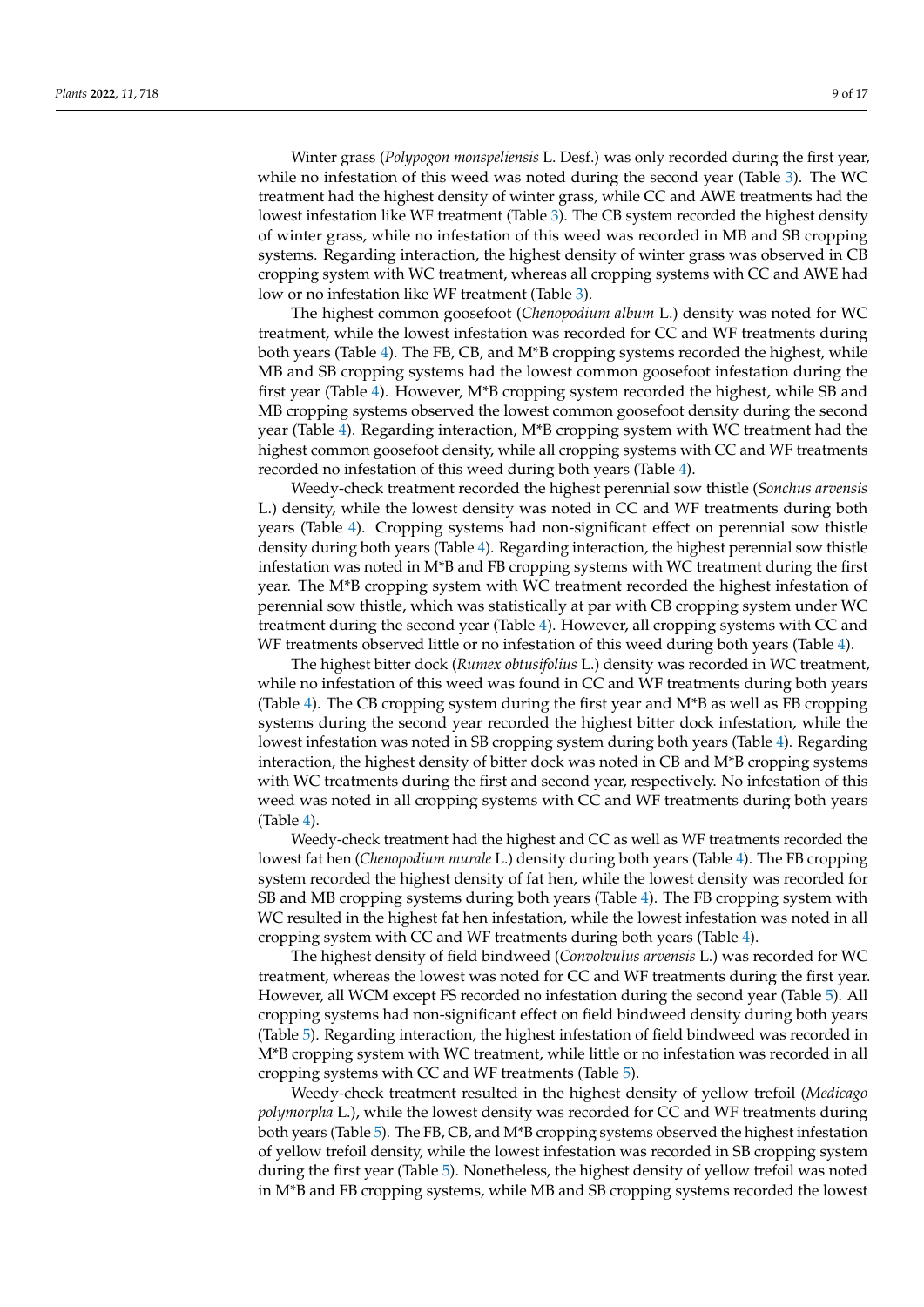density during the second year (Table [5\)](#page-6-0). The M\*B cropping system with WC treatment had the highest infestation of yellow trefoil during the first year. During the second year, M\*B and FB cropping systems with WC treatment observed the highest density of yellow trefoil (Table [5\)](#page-6-0). The lowest infestation of yellow trefoil was observed in all cropping systems with CC and WF treatments during both years (Table [5\)](#page-6-0).

The highest and the lowest density of yellow sweet clover (*Melilotus indicus* (L.) All.) was recorded for WC treatment, and CC and WF treatments, respectively, during both years (Table [5\)](#page-6-0). The CB cropping system had the highest and SB cropping system recorded the lowest density of yellow sweet clover during the first year. The M\*B and FB cropping systems noted the highest, while SB and MB cropping systems recorded the lowest infestation of yellow sweet clover during the second year (Table [5\)](#page-6-0). The CB cropping system with WC treatment had the highest yellow sweet clover density during the first year; however, M\*B cropping system with WC treatment had the highest yellow sweet clover density during the second year. The lowest density of yellow sweet clover was noted in all cropping systems under CC and WF treatments during both years (Table [5\)](#page-6-0).

Weedy-check treatment had the highest infestation of swine cress (*Coronopus didymus* L. Sm.), while CC, AWE, and WF treatments recorded no infestation during the first year (Table [5\)](#page-6-0). During the second year, WC treatment observed the highest swine cress density, while CC and WF treatments recorded no infestation (Table [5\)](#page-6-0). Cropping systems had non-significant effect on swine cress density during the first year; however, M\*B and CB cropping systems observed the highest, while SB and MB cropping systems resulted in the lowest infestation of swine cress during the second year (Table [5\)](#page-6-0). Regarding interaction, FB cropping system with WC treatment resulted in the highest swine cress density, while no infestation was noted in all cropping systems with CC, FS, and WF treatments (Table [5\)](#page-6-0). The M\*B cropping system with WC treatment recorded the highest swine cress density, while no infestation was noted in all cropping systems under CC and WF treatments during the second year (Table [5\)](#page-6-0).

All cropping systems with all WCM recorded no infestation of blue pimpernel (*Anagallis arvensis* L.) during the first year (Table [6\)](#page-7-0). However, WC treatment had the highest, while CC and WF treatments recorded no infestation during the second year (Table [6\)](#page-7-0).

No horseweed (*Conyza stricta* Willd.) infestation was recorded in all cropping systems under all WCM during the first year (Table [6\)](#page-7-0). However, WC treatment observed the highest horseweed density, while CC, FS, and WF treatments recorded no infestation during the second year (Table [6\)](#page-7-0). There was non-significant effect of cropping systems during the second year (Table [6\)](#page-7-0). Regarding interaction, M\*B cropping system with WC treatment recorded the highest horseweed density, while all cropping systems under CC, FS, and WF treatments, all cropping systems except M\*B system under AWE, MB, and SB cropping systems under WC treatment did not have any of this weed during the second year (Table [6\)](#page-7-0).

Dry biomass yield of barley was significantly  $(p < 0.05)$  influenced by WCM and CS; however, their interactive effect was non-significant during both years (Table [7\)](#page-10-0). The FB cropping system had the lowest, whereas M\*B system recorded the highest dry biomass yield, which was at par with MB cropping systems during the first year. However, FB system recorded the lowest dry biomass yield, which was statistically similar to SB system, while the highest was recorded in M\*B system during the second year (Table [7\)](#page-10-0). In case of WCM, WF treatment produced the highest dry biomass yield of barley, which was at par with CC treatment, while the lowest was recorded in FS treatment, which was similar to AWE treatment during the first year of the experiment. Nonetheless, WF treatment recorded the highest, and FS, as well as AWE treatment, had the lowest dry biomass yield during the second year (Table [7\)](#page-10-0).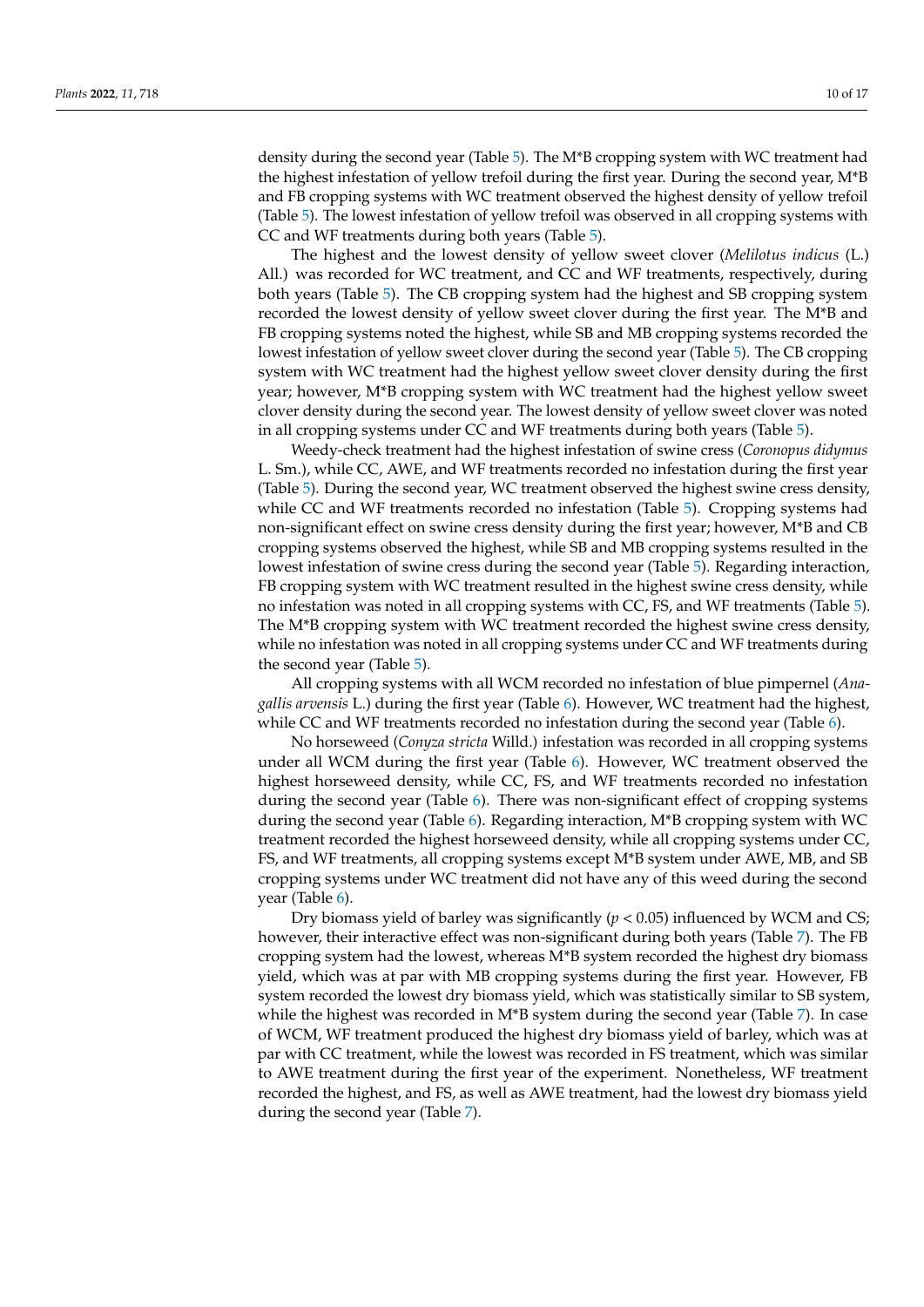|                         |          | 2017-2018 |                                                   |           |            |            |  |  |  |  |  |  |
|-------------------------|----------|-----------|---------------------------------------------------|-----------|------------|------------|--|--|--|--|--|--|
| <b>Cropping Systems</b> | WF       | WC        | FS                                                | CC        | <b>AWE</b> | Means (CS) |  |  |  |  |  |  |
| <b>FB</b>               | 332.99   | 248.14    | 316.97                                            | 330.07    | 324.63     | 310.56 C   |  |  |  |  |  |  |
| MB                      | 349.35   | 273.39    | 329.00                                            | 343.35    | 336.53     | 326.32 AB  |  |  |  |  |  |  |
| CB                      | 345.79   | 265.06    | 328.92                                            | 341.49    | 332.83     | 322.82 B   |  |  |  |  |  |  |
| $M^*B$                  | 369.85   | 259.24    | 342.94                                            | 346.29    | 341.36     | 331.94 A   |  |  |  |  |  |  |
| <b>SB</b>               | 338.56   | 258.07    | 328.65                                            | 337.08    | 327.66     | 318.00 BC  |  |  |  |  |  |  |
| Means (WCS)             | 347.31 A | 260.78 D  | 329.30 C                                          | 339.65 AB | 332.60 BC  |            |  |  |  |  |  |  |
| LSD at $p \leq 0.05$    |          |           | $WCS = 9.03$ , $CS = 9.03$ , $WCS \times CS = NS$ |           |            |            |  |  |  |  |  |  |
|                         |          |           |                                                   | 2018-2019 |            |            |  |  |  |  |  |  |
| <b>FB</b>               | 334.33   | 256.28    | 316.50                                            | 330.40    | 322.85     | 312.07 C   |  |  |  |  |  |  |
| MВ                      | 346.86   | 277.38    | 325.03                                            | 343.37    | 331.20     | 324.77 B   |  |  |  |  |  |  |
| CB                      | 351.25   | 270.65    | 326.08                                            | 339.24    | 328.52     | 323.15 B   |  |  |  |  |  |  |
| M*B                     | 372.25   | 267.95    | 343.48                                            | 346.43    | 340.27     | 334.07 A   |  |  |  |  |  |  |
| <b>SB</b>               | 340.15   | 266.45    | 326.05                                            | 336.65    | 326.11     | 319.08 BC  |  |  |  |  |  |  |
| Means (WCS)             | 348.97 A | 267.74 D  | 327.43 C                                          | 339.22 B  | 329.79 C   |            |  |  |  |  |  |  |
| LSD at $p \leq 0.05$    |          |           | $WCS = 8.90$ , $CS = 8.90$ , $WCS \times CS = NS$ |           |            |            |  |  |  |  |  |  |

<span id="page-10-0"></span>Table 7. Influence of different barley-based cropping systems on dry biomass yield (g m<sup>-2</sup>) under various weed management methods.

Means not having common letter for individual and interactive effects significantly vary from each other at  $p \le 0.05$ . Here, WF = weed free (control), WC = weedy check (control), FS = false seedbed, CC = chemical control, AWE = allelopathic water extracts, FB = fallow-barley, MB = maize-barley, CB = cotton-barley, M\*B = mungbean-barley, SB = sorghum-barley, WCS = weed control strategies, CS = cropping system, DAS = days after sowing, NS = Non-significant.

## **3. Discussion**

Weed flora, including weed diversity and densities of broadleaved, grassy, and individual weed species were significantly altered by different barley-based CS, WCM, and their interaction (Figure [1,](#page-3-0) Tables [1–](#page-2-0)[6\)](#page-7-0). This supported our hypothesis that barley-based cropping systems and WCM would differ for weed flora and dry biomass production of barley. The highest density and diversity were recorded in WC treatment, while the lowest were noted in WF treatment. The weeds were efficiently controlled by CC as compared to the rest of WCM used in the study. Interestingly, AWE provided sufficient control over weeds after CC indicating that this method could be used to mitigate the adverse effects associated with CC. The highest weeds' diversity and density were recorded in CB and M\*B cropping systems during the first and second year, respectively. The lowest was noted in SB cropping system (Figure [1,](#page-3-0) Tables [2](#page-4-0)[–6\)](#page-7-0).

Weed diversity and density were significantly reduced by herbicides compared to weedy-check treatment in wheat crop [\[20\]](#page-15-2). However, unnecessary and overuse of herbicides has increased the evolution of herbicide resistance in several weed species [\[40\]](#page-15-21). Similarly, widespread use of herbicides causes anxiety in the public regarding the adverse effects on the environment and human health [\[41\]](#page-15-22). Therefore, it is essential to use some integrated weed management approaches for efficient weed control [\[42\]](#page-15-23). False or stale seedbed is regarded as an efficient integrated weed management method as it significantly reduced weeds density and dry biomass compared to WC [\[20](#page-15-2)[,25](#page-15-7)[,26\]](#page-15-9). Some weeds like *Eclipta prostrata* L., *Fimbristylis miliacea* (L.) Vahl, *Cyperus iria* L., *Leptochloa chinensis* (L.) Nees, and *Cyperus difformis* L. are comparatively more influenced by FS treatment due to their inability to emerge from a depth >1 cm and low seed dormancy [\[43\]](#page-15-24). In this experiment, weed density and diversity were significantly reduced by AWE due to phytotoxic effects. However, FS failed to suppress weed flora. The possible reasons of FS failure are unavailability of sufficient moisture before true seedbed, which reduced seed germination of weed species. Allelopathic water extracts inhibit photosynthesis, cell division, thickness of seminal roots, protein synthesis, and respiration by reducing nutrients and water uptake through roots, which negatively affect weed growth [\[44\]](#page-15-25). Sorghum is a renowned allelopathic crop that has the ability to control weed growth owing to the release of sorgoleone from roots [\[34\]](#page-15-14). Members of the Brassicaceae family release glucosinolate that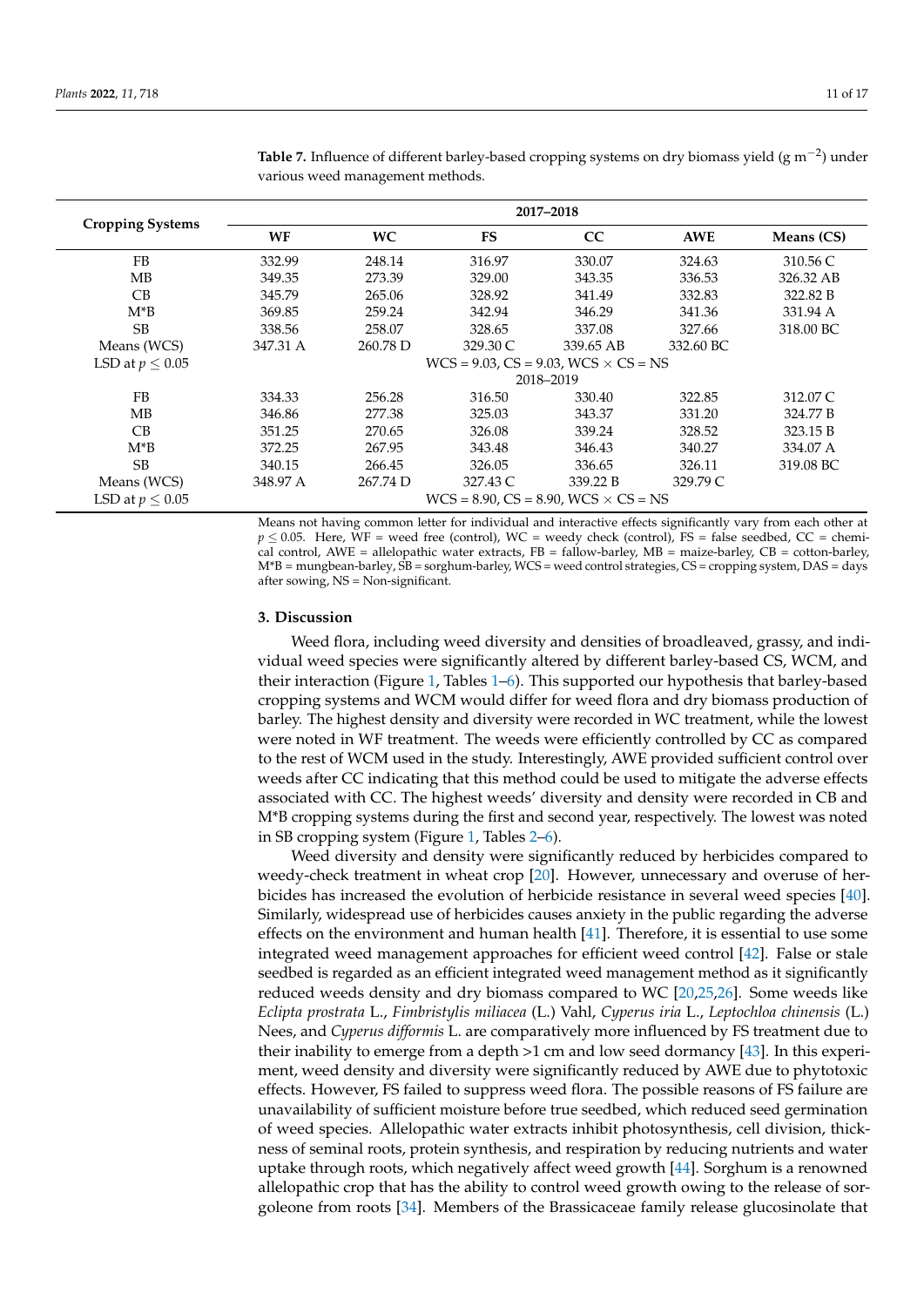gets decomposed into many biologically active compounds, including isothiocyanate [\[45\]](#page-15-26). Isothiocyanate effectively suppresses weed growth [\[46\]](#page-15-27). Weeds are also controlled by the allelochemicals of sunflower (terpenes and phenolic compounds) [\[32\]](#page-15-13) and mulberry (steroids, phenols, and tannins) [\[33\]](#page-15-28). Therefore, weeds could be controlled by the combination of sorghum, sunflower, eucalyptus, and mulberry alleopathic water extracts.

The CB and M\*B cropping systems had the highest weed diversity and density, while SB cropping system recorded the lowest in this regard (Figure [1,](#page-3-0) Tables [2–](#page-4-0)[6\)](#page-7-0). Similar results were reported by Shehzad et al. [\[20\]](#page-15-2), where fallow-wheat and rice-wheat rotations favored different weed flora, while sorghum–wheat rotation reduced weed growth. In the current study, CB and M\*B cropping systems favored the infestation of common goosefoot, bitter dock, yellow trefoil, yellow sweet clover, and swine cress. Similarly, FB cropping system observed the highest density of yellow sweet clover, yellow trefoil, fat hen, bitter dock, common goosefoot, corn spurry, and salt marsh, while SB cropping system recorded the lowest weed density. Rotating crops that have different cultivation practices or life cycles is an efficient cultural practice for controlling problematic weed species through disturbing their life cycles [\[47\]](#page-16-0). It is an effective approach to control weeds; however, it is more efficient when combined with any other weed management practice [\[48\]](#page-16-1). Similarly, weeds are suppressed by different management method and the inclusion allelopathic crops in rotation [\[49\]](#page-16-2). Different experiments showed that the growth of cultivated crops is significantly affected by allelochemicals exuded from sorghum roots [\[13](#page-14-10)[,49\]](#page-16-2). Therefore, the lowest weeds population was recorded in SB cropping system during both years in the current study.

The highest dry biomass yield of barley was noted in WF treatment, while the lowest was recorded in WC treatment (Table [7\)](#page-10-0). The M\*B cropping system had the highest dry biomass yield, while the lowest was recorded in FB cropping system (Table [7\)](#page-10-0). The FB cropping system had more weed infestation, which reduced yield-related traits of barley [\[8\]](#page-14-14). Weeds negatively affect crop growth by competing for nutrients and other essential resources [\[50\]](#page-16-3). However, crops can perform better in the absence of weeds [\[20\]](#page-15-2).

The M\*B cropping system improved dry biomass yield due to better soil condition resulting in better allometric traits and root growth. Therefore, plants dry biomass yield was improved by absorbing more water and nutrients from soil. It has been described by Zhao et al. [\[51\]](#page-16-4) that the soil fertility and crop productivity can be efficiently increased by practicing legume-based crop rotation. Crop diversification with legumes had significant effect on soil fertility as it improves the status of phosphorus nitrogen, carbon, and soil organic carbon depending upon the soil type [\[52\]](#page-16-5). Similar results were reported in the current study.

## **4. Materials and Methods**

#### *4.1. Experimental Site and Soil*

This experiment was conducted during 2017–2018 and 2018–2019 at the Agronomic Research Area, Department of Agronomy, Bahauddin Zakariya University, Multan (30.2◦ N, 71.43◦ E and 122 m above sea level), Pakistan. The study area had an arid to semi-arid climate. Weather data of the experimental site during study period are given in Table [8.](#page-12-0) The study site has loamy soil with pH values of 8.20–8.25, ECe 2.78–2.80 mS cm $^{-1}$ , 0.60–0.63% organic matter content, 0.03% total nitrogen, 7.25–7.18 mg kg−<sup>1</sup> available phosphorus and 240–230 mg kg<sup>-1</sup> available potash during the first and second year of the study, respectively.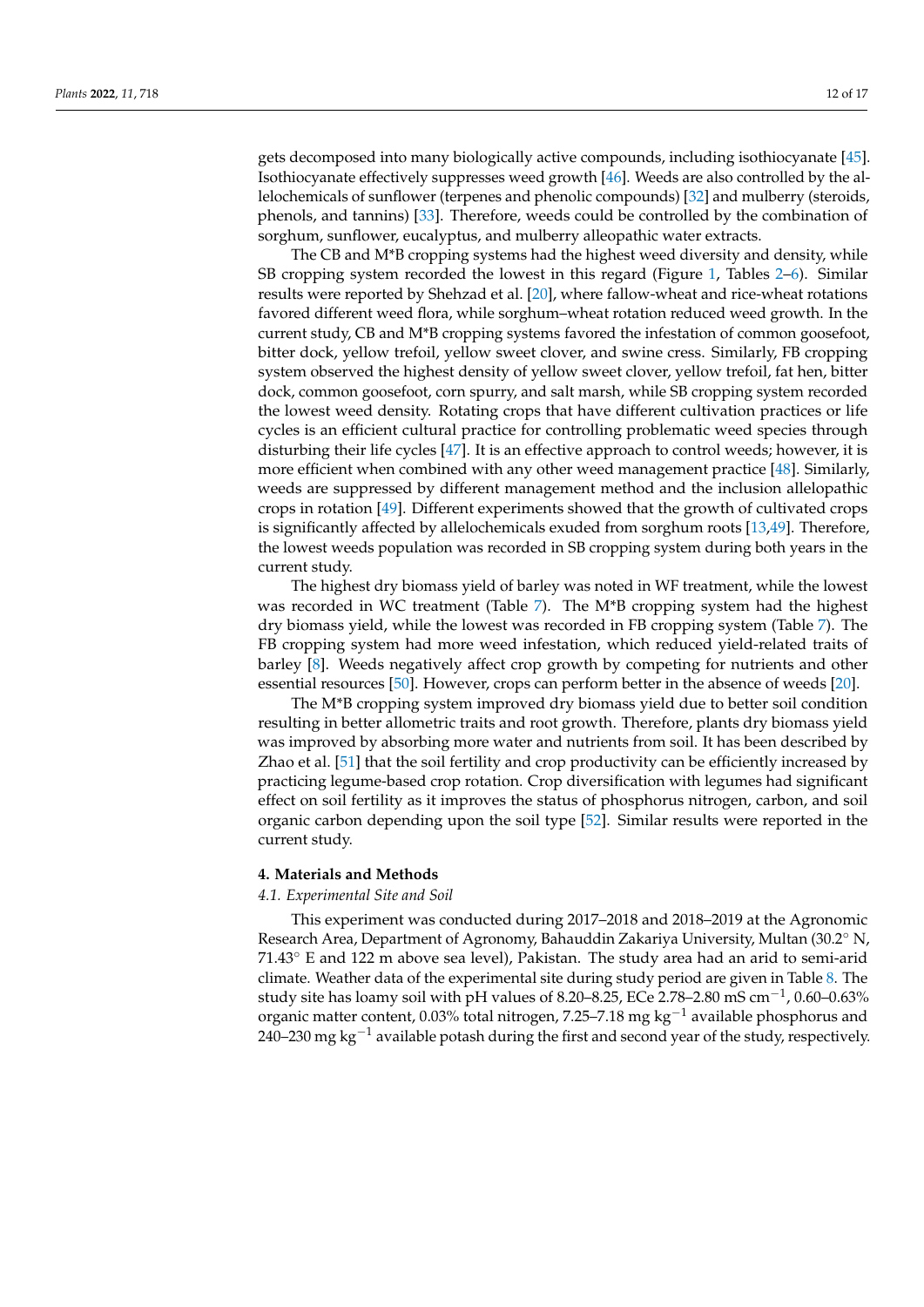|           |                                      |                                     | 2017-2018                            |                                      |                                     | 2018-2019                           |                                      |                                      |
|-----------|--------------------------------------|-------------------------------------|--------------------------------------|--------------------------------------|-------------------------------------|-------------------------------------|--------------------------------------|--------------------------------------|
| Months    | Mean<br>Temperature<br>$(^{\circ}C)$ | Mean<br>Relative<br>Humidity<br>(%) | <b>Mean Daily</b><br>Sunshine<br>(h) | Total<br>Monthly<br>Rainfall<br>(mm) | Mean<br>Temperature<br>$(^\circ C)$ | Mean<br>Relative<br>Humidity<br>(%) | <b>Mean Daily</b><br>Sunshine<br>(h) | Total<br>Monthly<br>Rainfall<br>(mm) |
| May       | 34.00                                | 63.05                               | 4.80                                 | 0.10                                 | 32.90                               | 52.60                               | 10.30                                | 0.00                                 |
| June      | 33.10                                | 74.90                               | 4.50                                 | 45.60                                | 34.60                               | 64.70                               | 3.50                                 | 0.00                                 |
| July      | 33.65                                | 73.00                               | 7.20                                 | 4.90                                 | 33.20                               | 71.20                               | 5.50                                 | 0.00                                 |
| August    | 31.80                                | 85.20                               | 7.70                                 | 30.00                                | 32.40                               | 75.10                               | 4.30                                 | 0.00                                 |
| September | 30.60                                | 77.10                               | 8.00                                 | 10.00                                | 29.80                               | 77.10                               | 6.80                                 | 0.00                                 |
| October   | 27.00                                | 77.60                               | 7.40                                 | 4.20                                 | 23.00                               | 75.10                               | 5.50                                 | 0.00                                 |
| November  | 18.00                                | 81.40                               | 3.70                                 | 16.00                                | 18.90                               | 82.25                               | 4.40                                 | 0.00                                 |
| December  | 14.65                                | 75.00                               | 5.20                                 | 16.00                                | 14.25                               | 85.00                               | 5.90                                 | 0.00                                 |
| January   | 13.65                                | 83.10                               | 4.40                                 | 0.00                                 | 12.20                               | 86.35                               | 4.30                                 | 11.00                                |
| February  | 17.50                                | 75.40                               | 4.90                                 | 6.80                                 | 14.45                               | 80.60                               | 6.70                                 | 25.10                                |
| March     | 23.50                                | 70.90                               | 7.20                                 | 0.00                                 | 19.55                               | 75.95                               | 7.30                                 | 21.00                                |
| April     | 29.45                                | 56.70                               | 5.40                                 | 3.00                                 | 28.60                               | 73.15                               | 7.70                                 | 12.70                                |

<span id="page-12-0"></span>**Table 8.** Weather data for the period of research at the experimental site.

## *4.2. Experiment Description*

Barley was cultivated in five different cropping systems, i.e., fallow-barley (FB), maizebarley (MB), cotton-barley (CB), mungbean-barley (M\*B), and sorghum-barley (SB). Similarly, five different weed control methods, i.e., weed-free (control; WF), weedy-check (control; WC), false seedbeds (FS), chemical control (CC), and allelopathic water extracts (AWE) were used to test their impact on weed flora and biomass production of weeds and barley. Regarding WF treatment, the weeds were completely removed from the experimental plots during the entire growth period of barley crop, whereas weeds were retained for the whole cropping period in WC treatment. In case of FS treatment, experimental field was tilled and kept fallow for seven days to allow weeds' growth. Afterwards, the emerged weeds were removed by cultivating the field and seedbed was prepared. For CC treatment, 'Bromoxynil + MCPA' (60% EC) was sprayed @1.25 L ha<sup>-1</sup> after one week of 1st irrigation. In AWE treatment, water extracts of mulberry, sorghum, eucalyptus, and sunflower were prepared and mixed in equal ratio. Afterwards these were sprayed @12 L ha<sup>-1</sup> after one week of 1st irrigation. The leaves and branches of all crops were taken, chopped into small pieces, and dried under sun for the preparation of AWE. The dried materials were then soaked in distilled water (1:20 ratio), separately for 24 h. The solutions were filtered after 24 h to obtain the extracts. The resulting extracts were then mixed in a 1:1:1:1 ratio, diluted by 10 times, and sprayed. Each treatment was replicated three times and net subplot size was 2.7  $\times$  5 m. The study was carried out according to randomized complete block design (RCBD) with factorial arrangement. Barley-based cropping systems were the main factor, whereas weed control methods were considered as a sub-factor.

#### *4.3. Crop Husbandry*

Before sowing of all crops, 10 cm irrigation was applied to whole field during both years of study. Afterwards, seedbeds of all crops were prepared once the soil attained feasible moisture level. All crops were sown according to their recommended production technology as given in Table [9.](#page-13-0) All crops were irrigated by surface irrigation method to fulfill their moisture requirements. All agronomic and plant protection measures were adopted to ensure healthy crop and to avoid pest and diseases. Finally, all crops were harvested at their harvest maturity.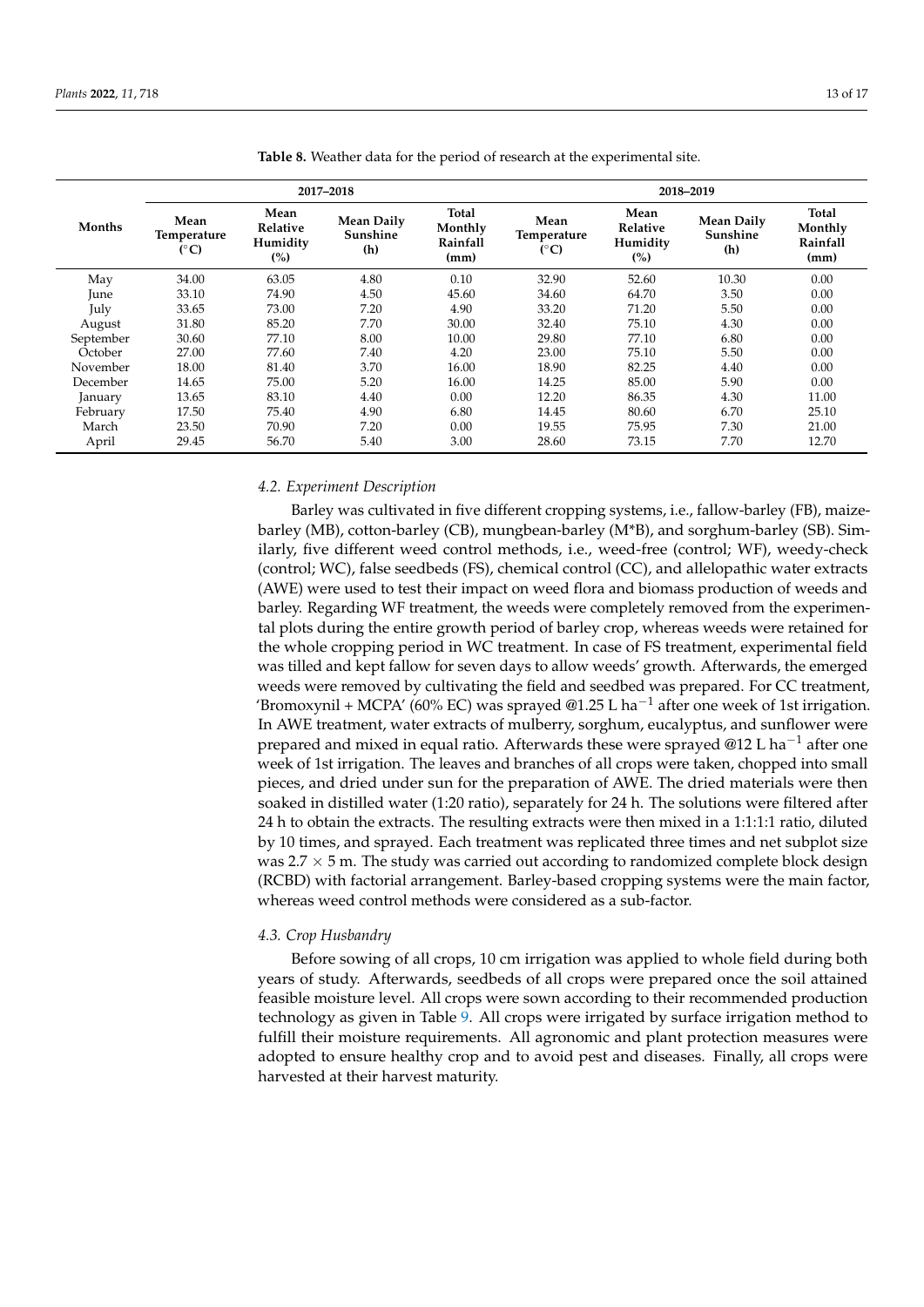| Crops    | <b>Sowing Time</b>                           | Cultivars         | Seed Rate (kg $ha^{-1}$ )          | Fertilizer NPK ( $kg$ ha <sup>-1</sup> ) | $P-P$ (cm) | $R-R$ (cm) | <b>Harvest Date</b> |
|----------|----------------------------------------------|-------------------|------------------------------------|------------------------------------------|------------|------------|---------------------|
|          |                                              |                   | Year 2017 and 2018 (Summer Season) |                                          |            |            |                     |
| Cotton   | 15 May                                       | IUB-2013          | 25                                 | $250 - 200 - 0$                          | 20         | 75         | 28 October          |
| Sorghum  | 10 June                                      | $YS-16$           | 10                                 | $100 - 60 - 0$                           | 15         | 60         | 29 October          |
| Mungbean | 15 June                                      | NIAB-Mung<br>2011 | 20                                 | $20 - 60 - 0$                            | 10         | 30         | 27 September        |
| Maize    | $25$ July                                    | YH-1898           | 25                                 | $200 - 150 - 0$                          | 22         | 75         | 30 October          |
|          | Year 2017–2018 and 2018–2019 (Winter Season) |                   |                                    |                                          |            |            |                     |
| Barley   | 10 November                                  | Haider-93         | 80                                 | $50 - 25 - 0$                            |            | 25         | 7 and 10 April      |

<span id="page-13-0"></span>**Table 9.** Crop husbandry of different crops included in barley-based cropping systems of the study.

 $P-P =$  Plant spacing;  $R-R =$  Row spacing.

#### *4.4. Weeds Data Collection*

Data relating to weeds' diversity (number of weed species), density of broad-leaved and grassy weeds, and density of all individual weeds were recorded at 60 DAS during both years of study. Data were collected from three randomly selected locations in each experimental plot with the help of  $1 \text{ m}^2$  quadrate [\[8,](#page-14-14)[37\]](#page-15-17). Weed diversity was recorded by observing all species in 1  $m<sup>2</sup>$  at three random places in each experimental unit and averaged. Total number of weed species present in each quadrate were noted, identified, and averaged to record the weeds' diversity. The densities of broadleaved, grassy, and individual weeds were recorded by randomly placing the quadrate at three different places in each experimental unit. The observed weed species for density were separated into broadleaved, grassy, and individual weeds.

#### *4.5. Biomass Yield*

Two central rows of barley from each experimental unit were harvested at 105 DAS. The barley plants were manually harvested at ground level to observe biomass production. The harvested samples were sun-dried for three days and then oven-dried at 75  $\degree$ C until constant weight. Dry weight of these samples was recorded by using a digital weighing balance.

## *4.6. Statistical Analysis*

The data were tested for differences among experimental years, which indicated that years' effect was significant. Therefore, data of each year were analyzed and interpreted separately. Collected data for both years statistically analyzed by analysis of variance (ANOVA) [\[53\]](#page-16-6) according to general linear model procedure. Treatments means were compared by least significance difference (LSD) test at 5% probability level, where ANOVA indicated significant differences.

#### **5. Conclusions**

Different barley-based cropping systems and weed control methods significantly altered weed flora during both years of the current study. Chemical control resulted in the highest suppression of weed flora and improved dry biomass production of barley followed by allelopathic crop water extracts. The SB cropping system with chemical control or allelopathic crop water extracts resulted in the lowest weed infestation. The M\*B cropping system with chemical control, or allelopathic crop water extracts produced the highest dry biomass of barley. It is concluded that including sorghum crop in rotation and applying allelopathic extracts could suppress weeds comparable to herbicides. Similarly, including mungbean in rotation and applying allelopathic extracts could increase dry biomass production of barley. In conclusion, herbicides can be replaced with an ecofriendly approach, i.e., allelopathy and inclusion of sorghum crop could be helpful in suppressing weed flora.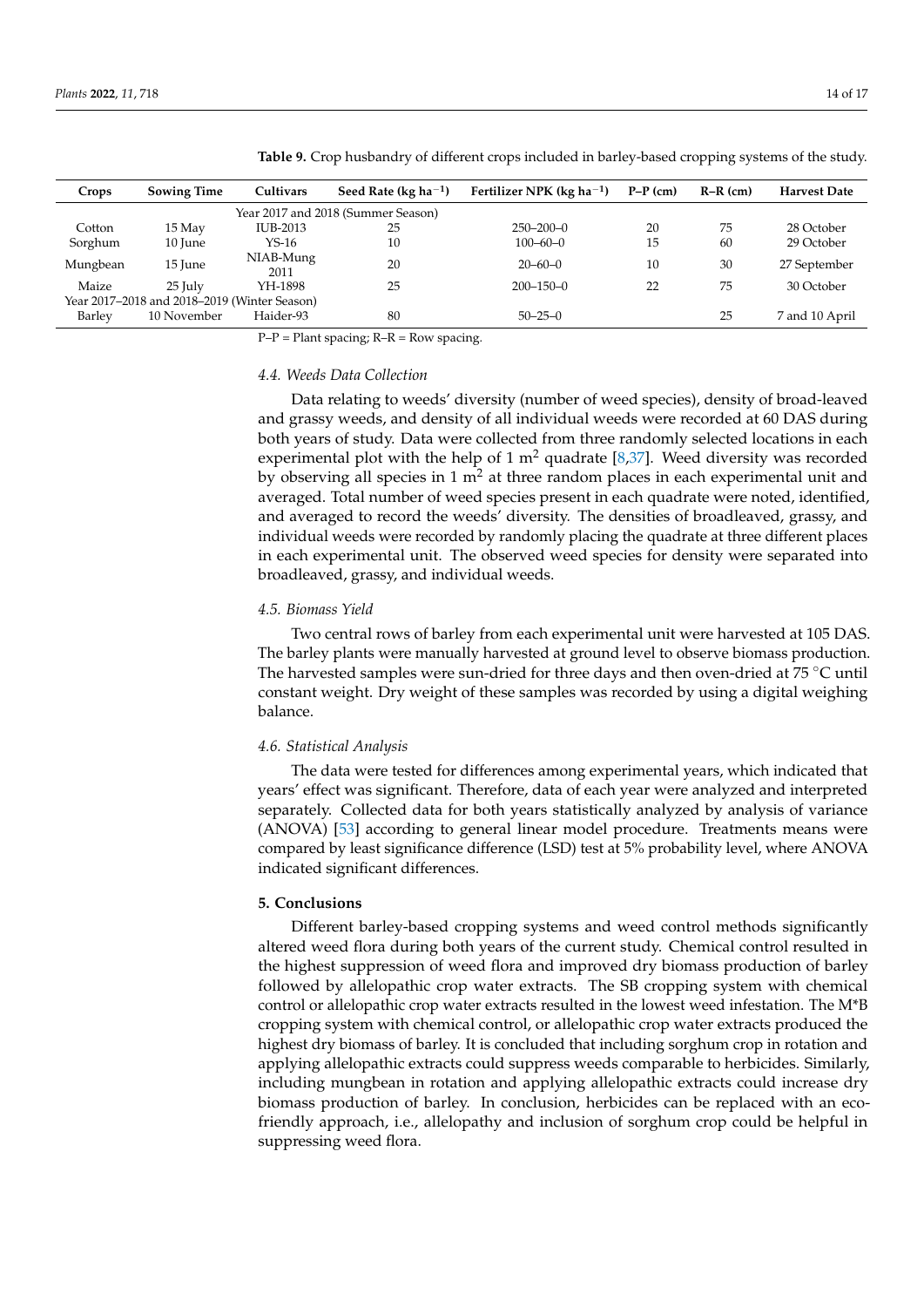**Author Contributions:** Conceptualization, M.H.; Methodology, M.N.; Software, M.N.; Validation, M.N., S.F. and M.H.; Formal analysis, M.N.; Investigation, M.N.; Resources, M.H.; Data curation, M.N.; Writing—original draft preparation, M.N.; Writing—review and editing, S.F.; Visualization, M.H.; Supervision, M.H.; Project administration, M.H.; Funding acquisition, M.N. All authors have read and agreed to the published version of the manuscript.

**Funding:** Funding was provided by Higher Education Commission, Islamabad, Pakistan, to complete the doctoral studies through grant number 17-6/HEC/HRD/IS-II-5/2019.

**Institutional Review Board Statement:** Not applicable.

**Informed Consent Statement:** Not applicable.

**Data Availability Statement:** All data are within the manuscript.

**Acknowledgments:** The first author acknowledges the financial grant from Higher Education Commission, Islamabad, Pakistan.

**Conflicts of Interest:** The authors declare no conflict of interest.

#### **References**

- <span id="page-14-0"></span>1. Meints, B.; Hayes, P.M. Breeding Naked Barley for Food, Feed, and Malt. In *Plant Breeding Reviews*; Wiley: Hoboken, NJ, USA, 2019; pp. 95–119, ISBN 9781119616801.
- <span id="page-14-1"></span>2. Visioni, A.; Al-Abdallat, A.; Elenien, J.A.; Verma, R.P.S.; Gyawali, S.; Baum, M. Genomics and molecular breeding for improving tolerance to abiotic stress in barley (*Hordeum vulgare* L.). In *Genomics Assisted Breeding of Crops for Abiotic Stress Tolerance*; Springer: Berlin/Heidelberg, Germany, 2019; Volume II, pp. 49–68.
- <span id="page-14-2"></span>3. Mwando, E.; Angessa, T.T.; Han, Y.; Li, C. Salinity tolerance in barley during germination—Homologs and potential genes. *J. Zhejiang Univ. B* **2020**, *21*, 93–121. [\[CrossRef\]](http://doi.org/10.1631/jzus.B1900400) [\[PubMed\]](http://www.ncbi.nlm.nih.gov/pubmed/32115909)
- <span id="page-14-3"></span>4. Cammarano, D.; Ceccarelli, S.; Grando, S.; Romagosa, I.; Benbelkacem, A.; Akar, T.; Al-Yassin, A.; Pecchioni, N.; Francia, E.; Ronga, D. The impact of climate change on barley yield in the Mediterranean basin. *Eur. J. Agron.* **2019**, *106*, 1–11. [\[CrossRef\]](http://doi.org/10.1016/j.eja.2019.03.002)
- <span id="page-14-4"></span>5. Ikram ul Haq, M.; Maqbool, M.M.; Ali, A.; Farooq, S.; Khan, S.; Saddiq, M.S.; Khan, K.A.; Ali, S.; Ifnan Khan, M.; Hussain, A.; et al. Optimizing planting geometry for barley-Egyptian clover intercropping system in semi-arid sub-tropical climate. *PLoS ONE* **2020**, *15*, e0233171. [\[CrossRef\]](http://doi.org/10.1371/journal.pone.0233171) [\[PubMed\]](http://www.ncbi.nlm.nih.gov/pubmed/32407405)
- <span id="page-14-5"></span>6. Zeeshan, M.; Lu, M.; Sehar, S.; Holford, P.; Wu, F. Comparison of biochemical, anatomical, morphological, and physiological responses to salinity stress in wheat and barley genotypes deferring in salinity tolerance. *Agronomy* **2020**, *10*, 127. [\[CrossRef\]](http://doi.org/10.3390/agronomy10010127)
- <span id="page-14-6"></span>7. Naeem, M.; Mehboob, N.; Farooq, M.; Farooq, S.; Hussain, S.; Ali, H.M.; Hussain, M. Impact of Different Barley-Based Cropping Systems on Soil Physicochemical Properties and Barley Growth under Conventional and Conservation Tillage Systems. *Agronomy* **2021**, *11*, 8. [\[CrossRef\]](http://doi.org/10.3390/agronomy11010008)
- <span id="page-14-14"></span>8. Naeem, M.; Hussain, M.; Farooq, M.; Farooq, S. Weed flora composition of different barley-based cropping systems under conventional and conservation tillage practices. *Phytoparasitica* **2021**, *49*, 751–769. [\[CrossRef\]](http://doi.org/10.1007/s12600-021-00900-4)
- <span id="page-14-7"></span>9. Diyanat, M.; Baziar, S. The effect of weed control on growth, yield and physicochemical properties of valerian (*Valeriana officinalis* L.). *J. Res. Weed Sci.* **2020**, *3*, 420–435. [\[CrossRef\]](http://doi.org/10.26655/JRWEEDSCI.2020.4.2)
- <span id="page-14-8"></span>10. Zimdahl, R.L. *Fundamentals of Weed Science*; Academic Press: Cambridge, MA, USA, 2018; ISBN 0128111445.
- <span id="page-14-9"></span>11. Riaz Marral, M.W.; Khan, M.B.; Ahmad, F.; Farooq, S.; Hussain, M. The influence of transgenic (Bt) and non-transgenic (non-Bt) cotton mulches on weed dynamics, soil properties and productivity of different winter crops. *PLoS ONE* **2020**, *15*, e0238716. [\[CrossRef\]](http://doi.org/10.1371/journal.pone.0238716)
- 12. Farooq, M.; Nawaz, A.; Saharawat, Y.S.; Reeves, T.; Siddique, K. Crop and cropping systems management practices and benefits in Conservation Agriculture systems. In *Advances in Conservation Agriculture: Volume 2: Practice and Benefits; Burleigh Dodds* Science Publishing Limited: Cambridge, UK, 2020.
- <span id="page-14-10"></span>13. Farooq, N.; Abbas, T.; Tanveer, A.; Jabran, K. Allelopathy for weed management. In *Co-Evolution of Secondary Metabolites*; Springer: Cham, Switzerland, 2020; pp. 505–519. [\[CrossRef\]](http://doi.org/10.1007/978-3-319-96397-6_16)
- <span id="page-14-11"></span>14. Farooq, S.; Onen, H.; Tad, S.; Ozaslan, C.; Mahmoud, S.F.; Brestic, M.; Zivcak, M.; Skalicky, M.; El-Shehawi, A.M. The influence of environmental factors on seed germination of *Polygonum perfoliatum* L.: Implications for management. *Agronomy* **2021**, *11*, 1123. [\[CrossRef\]](http://doi.org/10.3390/agronomy11061123)
- 15. Farooq, S.; Onen, H.; Ozaslan, C.; Baskin, C.C.; Gunal, H. Seed germination niche for common ragweed (*Ambrosia artemisiifolia* L.) populations naturalized in Turkey. *S. Afr. J. Bot.* **2019**, *123*, 361–371. [\[CrossRef\]](http://doi.org/10.1016/j.sajb.2019.03.031)
- <span id="page-14-12"></span>16. Önen, H.; Farooq, S.; Tad, S.; Özaslan, C.; Gunal, H.; Chauhan, B.S. The Influence of Environmental Factors on Germination of Burcucumber (*Sicyos angulatus*) Seeds: Implications for Range Expansion and Management. *Weed Sci.* **2018**, *66*, 494–501. [\[CrossRef\]](http://doi.org/10.1017/wsc.2018.20)
- <span id="page-14-13"></span>17. Chauhan, B.S.; Matloob, A.; Mahajan, G.; Aslam, F.; Florentine, S.K.; Jha, P. Emerging challenges and opportunities for education and research in weed science. *Front. Plant Sci.* **2017**, *8*, 1537. [\[CrossRef\]](http://doi.org/10.3389/fpls.2017.01537) [\[PubMed\]](http://www.ncbi.nlm.nih.gov/pubmed/28928765)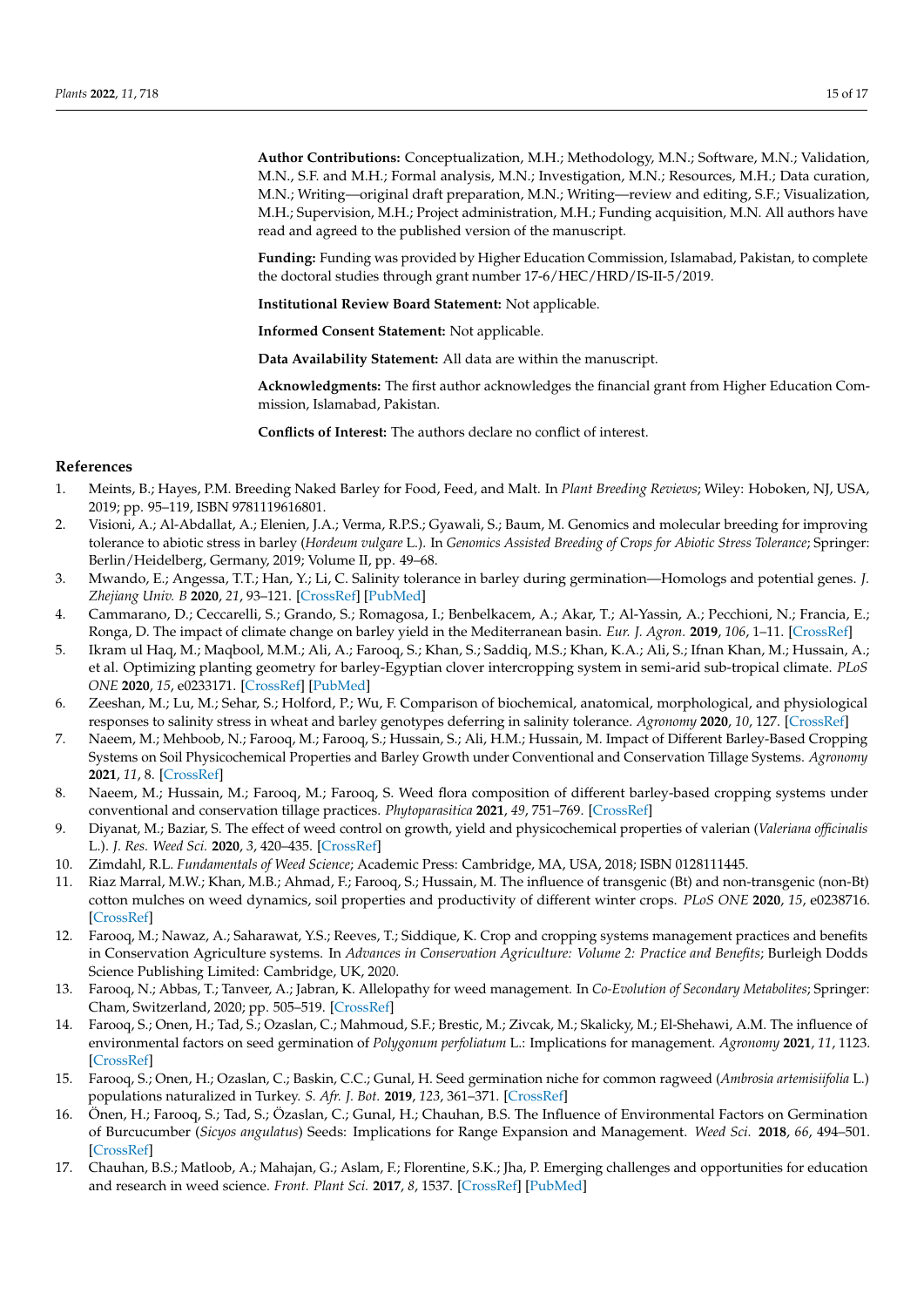- <span id="page-15-0"></span>18. van der Meulen, A.; Chauhan, B.S. A review of weed management in wheat using crop competition. *Crop Prot.* **2017**, *95*, 38–44. [\[CrossRef\]](http://doi.org/10.1016/j.cropro.2016.08.004)
- <span id="page-15-1"></span>19. Maqsood, Q.; Abbas, R.N.; Iqbal, M.A.; Serap, K.A.; Iqbal, A.; El Sabagh, A. Overviewing of weed management practices to reduce weed seed bank and to increase maize yield. *Planta Daninha* **2020**, *38*. [\[CrossRef\]](http://doi.org/10.1590/s0100-83582020380100075)
- <span id="page-15-2"></span>20. Shahzad, M.; Jabran, K.; Hussain, M.; Raza, M.A.S.; Wijaya, L.; El-Sheikh, M.A.; Alyemeni, M.N. The impact of different weed management strategies on weed flora of wheat-based cropping systems. *PLoS ONE* **2021**, *16*, e0247137. [\[CrossRef\]](http://doi.org/10.1371/journal.pone.0247137)
- <span id="page-15-3"></span>21. Carballido, J.; Rodríguez-Lizana, A.; Agüera, J.; Pérez-Ruiz, M. Field sprayer for inter and intra-row weed control: Performance and labor savings. *Span. J. Agric. Res.* **2013**, *11*, 642. [\[CrossRef\]](http://doi.org/10.5424/sjar/2013113-3812)
- <span id="page-15-4"></span>22. Bond, W.; Grundy, A.C. Non-chemical weed management in organic farming systems. *Weed Res.* **2001**, *41*, 383–405. [\[CrossRef\]](http://doi.org/10.1046/j.1365-3180.2001.00246.x)
- <span id="page-15-5"></span>23. Smith, R.G.; Ryan, M.R.; Menalled, F.D.; Hatfield, J.L.; Sauer, T.J. Direct and indirect impacts of weed management practices on soil quality. *Soil Manag. Build. Stable Base Agric.* **2011**, 275–286. [\[CrossRef\]](http://doi.org/10.2136/2011.soilmanagement.c18)
- <span id="page-15-6"></span>24. Annett, R.; Habibi, H.R.; Hontela, A. Impact of glyphosate and glyphosate-based herbicides on the freshwater environment. *J. Appl. Toxicol.* **2014**, *34*, 458–479. [\[CrossRef\]](http://doi.org/10.1002/jat.2997)
- <span id="page-15-7"></span>25. Kanatas, P.J.J.; Travlos, I.S.S.; Gazoulis, J.; Antonopoulos, N.; Tsekoura, A.; Tataridas, A.; Zannopoulos, S. The combined effects of false seedbed technique, post-emergence chemical control and cultivar on weed management and yield of barley in Greece. *Phytoparasitica* **2020**, *48*, 131–143. [\[CrossRef\]](http://doi.org/10.1007/s12600-020-00783-x)
- <span id="page-15-9"></span>26. Kanatas, P.; Travlos, I.; Papastylianou, P.; Gazoulis, I.; Kakabouki, I.; Tsekoura, A. Yield, quality and weed control in soybean crop as affected by several cultural and weed management practices. *Not. Bot. Horti Agrobot. Cluj-Napoca* **2020**, *48*, 329–341. [\[CrossRef\]](http://doi.org/10.15835/nbha48111823)
- <span id="page-15-8"></span>27. Merfield, C.N. False and Stale Seedbeds: The most effective non-chemical weed management tools for cropping and pasture establishment. *FFC Bull.* **2015**, *2015*, 25.
- <span id="page-15-10"></span>28. Hussain, M.I.; Reigosa, M.J. Evaluation of photosynthetic performance and carbon isotope discrimination in perennial ryegrass (*Lolium perenne* L.) under allelochemicals stress. *Ecotoxicology* **2017**, *26*, 613–624. [\[CrossRef\]](http://doi.org/10.1007/s10646-017-1794-3) [\[PubMed\]](http://www.ncbi.nlm.nih.gov/pubmed/28378127)
- <span id="page-15-11"></span>29. Abbas, T.; Ahmad, A.; Kamal, A.; Nawaz, M.Y.; Jamil, M.A.; Saeed, T.; Abid, M.A.; Ali, H.H.; Ateeq, M. Ways to Use Allelopathic Potential for Weed Management: A Review. *Int. J. Food Sci. Agric.* **2021**, *5*, 492–498. [\[CrossRef\]](http://doi.org/10.26855/ijfsa.2021.09.020)
- <span id="page-15-18"></span>30. Jabran, K. Sunflower allelopathy for weed control. In *Manipulation of Allelopathic Crops for Weed Control*; Springer: Berlin/Heidelberg, Germany, 2017; pp. 65–75.
- <span id="page-15-12"></span>31. Jabran, K. Allelopathy: Introduction and concepts. In *Manipulation of Allelopathic Crops for Weed Control*; Springer: Berlin/Heidelberg, Germany, 2017; pp. 1–12.
- <span id="page-15-13"></span>32. Weston, L.A.; Alsaadawi, I.S.; Baerson, S.R. Sorghum Allelopathy—From Ecosystem to Molecule. *J. Chem. Ecol.* **2013**, *39*, 142–153. [\[CrossRef\]](http://doi.org/10.1007/s10886-013-0245-8) [\[PubMed\]](http://www.ncbi.nlm.nih.gov/pubmed/23393005)
- <span id="page-15-28"></span>33. Díaz Solares, M.; Cazaña Martínez, Y.; Pérez Hernández, Y.; Valdivia Ávila, A.; Prieto Abreu, M.; Lugo Morales, Y. Qualitative evaluation of secondary metabolites in extracts of *Morus alba* L. (Mulberry) varieties and hybrids. *Rev. Cuba. Plantas Med.* **2015**, *20*, 358–366.
- <span id="page-15-14"></span>34. Hussain, M.I.; Danish, S.; Sánchez-Moreiras, A.M.; Vicente, Ó.; Jabran, K.; Chaudhry, U.K.; Branca, F.; Reigosa, M.J. Unraveling Sorghum Allelopathy in Agriculture: Concepts and Implications. *Plants* **2021**, *10*, 1795. [\[CrossRef\]](http://doi.org/10.3390/plants10091795)
- <span id="page-15-15"></span>35. Graziani, F.; Onofri, A.; Pannacci, E.; Tei, F.; Guiducci, M. Size and composition of weed seedbank in long-term organic and conventional low-input cropping systems. *Eur. J. Agron.* **2012**, *39*, 52–61. [\[CrossRef\]](http://doi.org/10.1016/j.eja.2012.01.008)
- <span id="page-15-16"></span>36. Hosseini, P.; Karimi, H.; Babaei, S.; Mashhadi, H.R.; Oveisi, M. Weed seed bank as affected by crop rotation and disturbance. *Crop Prot.* **2014**, *64*, 1–6. [\[CrossRef\]](http://doi.org/10.1016/j.cropro.2014.05.022)
- <span id="page-15-17"></span>37. Shahzad, M.; Farooq, M.; Jabran, K.; Hussain, M. Impact of different crop rotations and tillage systems on weed infestation and productivity of bread wheat. *Crop Prot.* **2016**, *89*, 161–169. [\[CrossRef\]](http://doi.org/10.1016/j.cropro.2016.07.019)
- <span id="page-15-19"></span>38. Mahmood, A.; Cheema, Z.A.; Mushtaq, M.N.; Farooq, M. Maize–Sorghum intercropping systems for purple nutsedge management. *Arch. Agron. Soil Sci.* **2013**, *59*, 1279–1288. [\[CrossRef\]](http://doi.org/10.1080/03650340.2012.704547)
- <span id="page-15-20"></span>39. Cheema, Z.A.; Khaliq, A. Use of sorghum allelopathic properties to control weeds in irrigated wheat in a semi arid region of Punjab. *Agric. Ecosyst. Environ.* **2000**, *79*, 105–112. [\[CrossRef\]](http://doi.org/10.1016/S0167-8809(99)00140-1)
- <span id="page-15-21"></span>40. Heap, I. The International Herbicide-Resistant Weed Database. Available online: <http://www.weedscience.org/Home.aspx> (accessed on 21 December 2021).
- <span id="page-15-22"></span>41. Mehdizadeh, M.; Mushtaq, W.; Anusha Siddiqui, S.; Ayadi, S.; Kaur, P.; Yeboah, S.; Mazraedoost, S.; AL-Taey, D.K.A.; Tampubolon, K. Herbicide Residues in Agroecosystems: Fate, Detection, and Effect on Non-Target Plants. *Rev. Agric. Sci.* **2021**, *9*, 157–167. [\[CrossRef\]](http://doi.org/10.7831/ras.9.0_157)
- <span id="page-15-23"></span>42. Perotti, V.E.; Larran, A.S.; Palmieri, V.E.; Martinatto, A.K.; Permingeat, H.R. Herbicide resistant weeds: A call to integrate conventional agricultural practices, molecular biology knowledge and new technologies. *Plant Sci.* **2020**, *290*, 110255. [\[CrossRef\]](http://doi.org/10.1016/j.plantsci.2019.110255)
- <span id="page-15-24"></span>43. Chauhan, B.S.; Johnson, D.E. The role of seed ecology in improving weed management strategies in the tropics. In *Advances in Agronomy*; Academic Press: Cambridge, MA, USA, 2010; Volume 105, pp. 221–262, ISBN 0065-2113.
- <span id="page-15-25"></span>44. Jafariehyazdi, E.; Javidfar, F. Comparison of allelopathic effects of some brassica species in two growth stages on germination and growth of sunflower. *Plant Soil Environ.* **2011**, *57*, 52–56. [\[CrossRef\]](http://doi.org/10.17221/139/2010-PSE)
- <span id="page-15-26"></span>45. Weston, L.A.; Duke, S.O. Weed and crop allelopathy. *CRC. Crit. Rev. Plant Sci.* **2003**, *22*, 367–389. [\[CrossRef\]](http://doi.org/10.1080/713610861)
- <span id="page-15-27"></span>46. Bangarwa, S.K.; Norsworthy, J.K. Brassicaceae Cover-Crop Effects on Weed Management in Plasticulture Tomato. *J. Crop Improv.* **2014**, *28*, 145–158. [\[CrossRef\]](http://doi.org/10.1080/15427528.2013.858381)